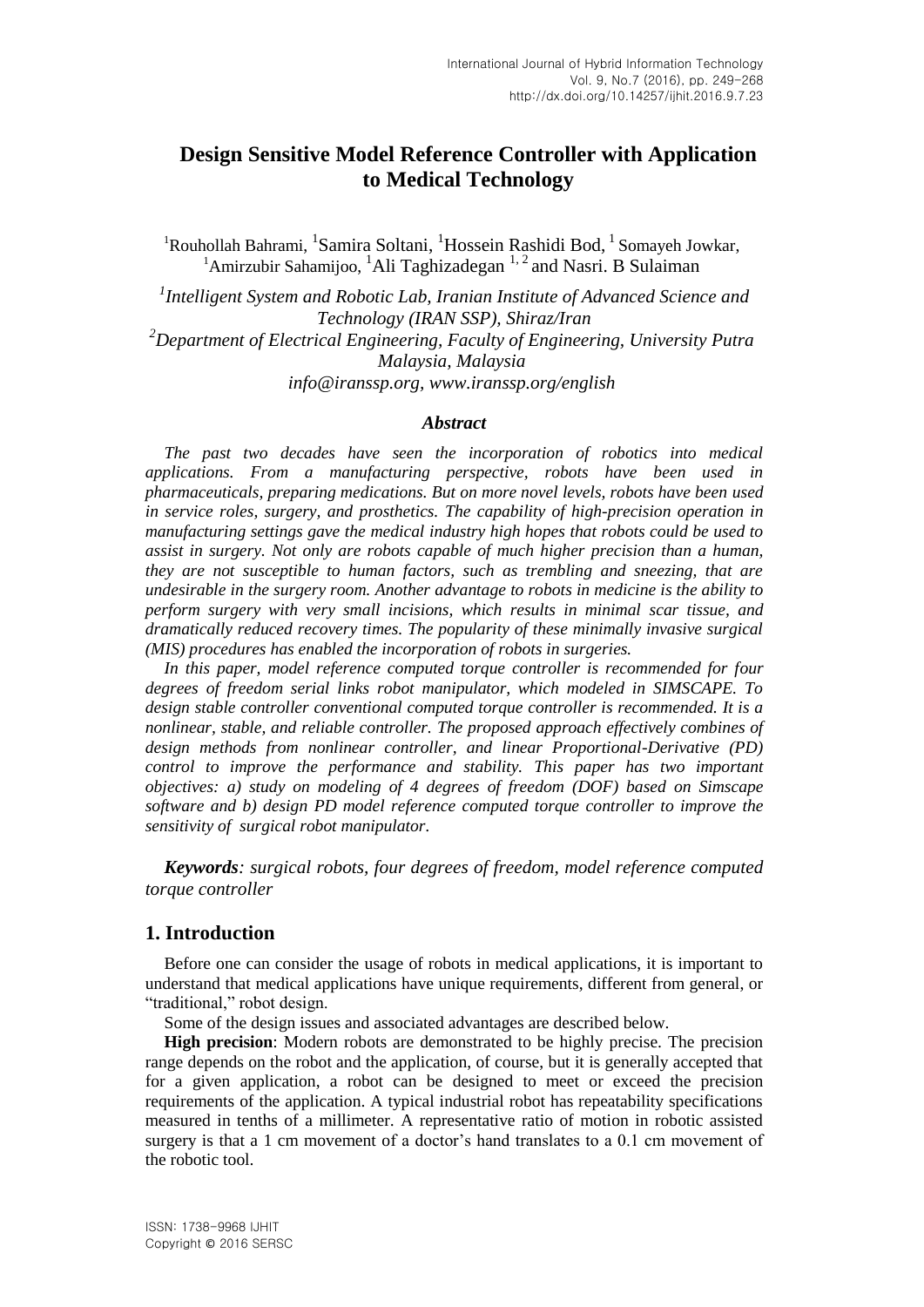**Heavy payloads**: Modern robots can carry heavy payloads over large workspaces, at high speeds, with high precision. Industrial robots are available with payload capacity of a few ounces to over 1000 lb.

**Workspace**: Medical robot workspace requirements tend to be significantly larger than industrial needs because of patient related factors, such as uncertainty in patient location during the procedure and safety requirements. There is an obvious overriding need to avoid any hazard to the patient, physician, and other medical personnel; this drives an exclusionary zone around the patient, doctor, and other equipment that may be attached to the patient. Thanks to the advances driven by industrial applications, the workspace of most available robots is significant and can be utilized for medical applications.

**High Speed**: Most new robots have been designed and optimized for industrial automation, enabling them to move at high speeds with high precision. The majority of medical applications do not require robots to move at high speeds as these robots are working on a patient. Reassurance, comfort, and safety dictate the robot's speed in medical applications.

**Reliability**: Industrial robots are designed to work round the clock without stopping; their medical counter parts work only a few hours a day. The nature of medical applications is that most of the time

is taken up by other parts of the surgery, such as operating room preparation, patient preparation, and postoperative procedures. The robots actually perform surgeries for only a limited time, around 10% of surgery time. The resulting reliability numbers for medical work are excellent, leading to very limited downtime.

**Tedium**: Most of the medical applications where robots are sought involve repetitive tasks over a very long period of time. Some surgeries last for many hours, during which the operators are required to repeat tasks hundreds or thousands of times. Obviously, robots do not have any problems with tedium.

**High Quality**: Robotic assisted surgery can help a wide variety of doctors perform complex surgeries with the same high quality previously achieved only by some accomplished surgeons. Additionally, most medical procedures cannot tolerate any degradation in quality due to trembling or unsteadiness of hands. Robotic systems in the operating room can compensate for imperfections in the user due to age, fatigue, or other factors, without degrading the quality of care administered to the patient.

**Computer control**: Robotic surgery is able to capitalize on available diagnostic data to calculate an optimized approach to treatment. Most modern systems use fusion of multiple imaging modalities such as CT, PET, and MRI.

**Remote operation**: Finally, because robots are typically controlled by computers and/or remote electrical signals, the option exists to remotely operate the units over large distances through direct data links, or even over the internet (telerobotics).

Robot-assisted surgery has become a burgeoning field in recent years. An interdisciplinary subject involves both robot technologies and medical intervention. Because of its potentials to improve precision, enhance dexterity, eliminate tremor, reduce complication rates, and enable novel procedures not previously achievable, robot-assisted surgery has drawn broad attentions from the robotics research community and the medical world over the past decade. One successful implementation of robot-assisted surgery is the DAVINCI surgical system of Intuitive Surgical. It utilizes a tele-operation control mode with a master controlled by the surgeon and a slave surgical assistant operating on the patient. Despite its capability of performing abdominal procedures, the DAVINCI system is too bulky, and lacks the precision and dexterity required for delicate applications that require higher accuracy. Therefore, researchers are actively developing and implementing novel robotic systems to accommodate more demanding surgical procedures. Robot-assisted surgery presents many challenges, out of which nonlinear manipulation, high-precision dexterous operation, distal tool dexterity, insertion depth perception and contact force feedback are major concerns. Researchers have started to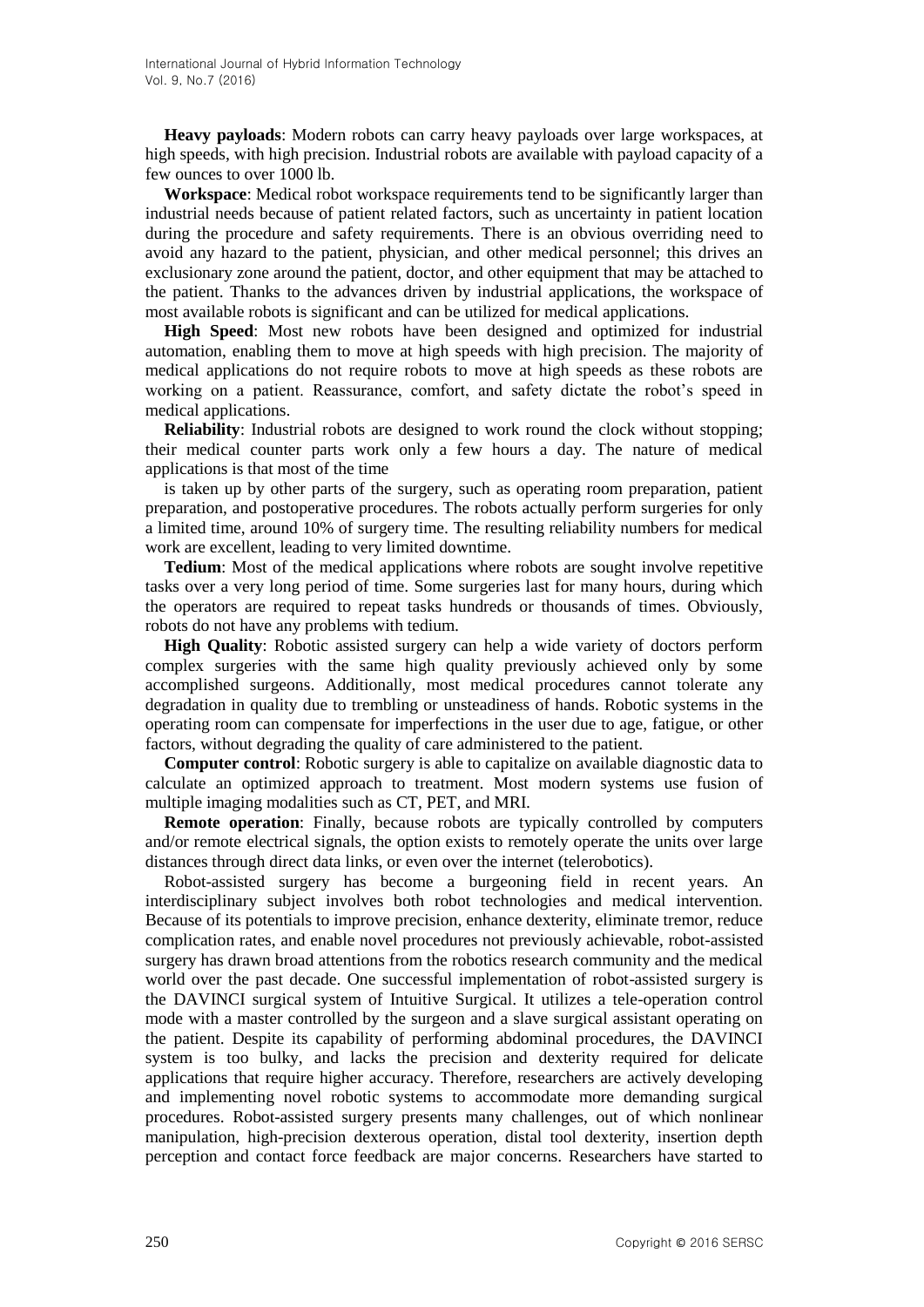investigate some of these aforementioned concerns by developing robotic assistants, but a comprehensive robotic system that is capable of assisting general surgical procedures for eyes, heart and addressing existing surgical challenges is still missing. Besides, there are also many interesting robotics-related theoretical problems to be investigated under the light of surgery, *e.g*. multi-arm manipulation, robot performance evaluation, highprecision robot design, force sensing implementation*, etc*.

Design a robust controller for multi input-multi output (MIMO) nonlinear uncertain dynamical system (surgical robot manipulator) is the main challenging work in this research. Robot manipulators are set of links which connected by joints, they are multi input and multi output (MIMO), nonlinear, time variant, uncertain dynamic systems and are developed either to replace human work in many fields such as in industrial or in the manufacturing. Complexities of the tasks caused to design mechanical architectures and robot manipulator with nonlinear behavior. These factors are:

- Time-varying parameters based on tear and ware.
- Simplifying suppositions in system modeling caused to have un-modeled dynamic parameters.
- External disturbance and noise measurement which it is caused to generate uncertainties [6].

A controller (control system) is a device, which cans sense information from system to improvement the dynamic behavior of first order delay system based on actuation and computation. From scientific perspectives, control theory is divided into two parts; linear control theory and nonlinear control theory [6, 1-3]. Linear control theory is divided into following groups:

- Proportional-Derivative (PD) control algorithm
- Proportional-Integral (PI) control algorithm
- Proportional-Integral-Derivative (PID) control algorithm
- Nonlinear control theory is also has two main divisions;
- Conventional control theory
- Soft computing control theory

Conventional nonlinear control theories are highly sensitive to system's behavior and work based on cancelling decoupling and nonlinear terms of dynamic parameters of each likes in robot manipulators. Computed Torque Control (CTC) and Sliding Mode Control (SMC) are two nonlinear conventional controller which introduced by many researchers to control of types of robot manipulator [1-5].

Computed Torque Controller (CTC) is one of the effective nonlinear controllers to control of robot manipulator [6-7]. Consequently, to have a good performance, linearization and decoupling without using many gears, feedback linearization (computedtorque) control methodologies is presented. To design computed torque controller, an accurate dynamic model of robot manipulator plays an important role. To modelling an accurate dynamic system, modelling of complex parameters is needed to form the structure of system's dynamic model. It may be very difficult to include all the complexities in the system dynamic model [7]. In this research PD computed torque controller is designed for 4-DOF surgical robot to improve the sensitivity.

This paper is organized as follows; second part focuses on the system modeling dynamic formulation and Design linear controller. Third part is focused on the methodology, which focused on design model-reference based PD computed torque controller. Simulation result and discussion is illustrated in forth part. The last part focuses on the conclusion and compare between this method and the other ones.

### **2. Theory**

**System's Dynamic:** A dynamic function is the study of motion with regard to the forces. Dynamic modeling of surgical robot manipulators is used to illustrate the behavior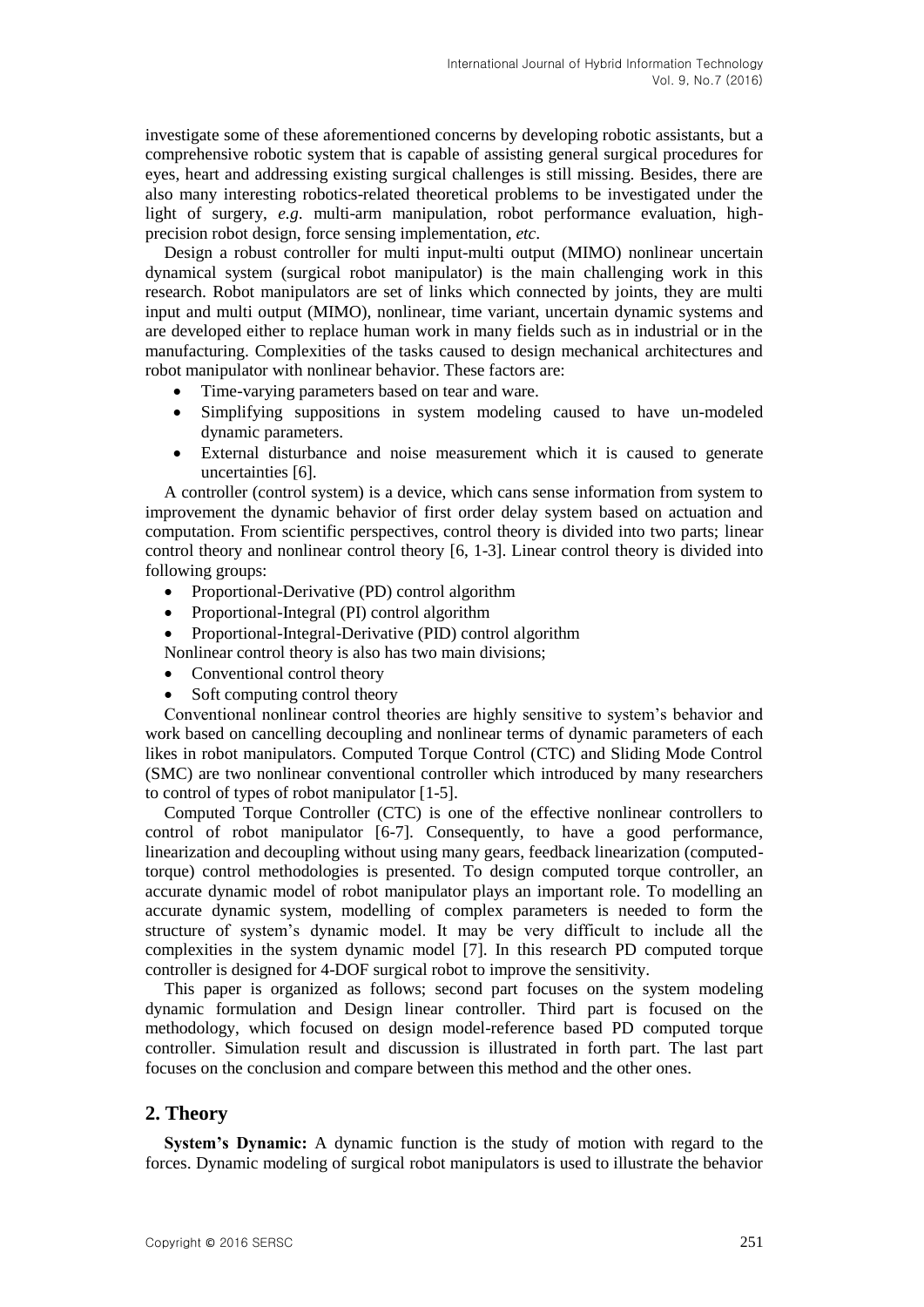of robot manipulator (*e.g.,* nonlinear dynamic behavior), design of nonlinear conventional controller and for simulation. It is used to analyses the relationship between dynamic functions output (*e.g.,* joint motion, velocity, and accelerations) to input source of dynamic functions (*e.g.,* force/torque or current/voltage). Dynamic functions is also used to explain the some dynamic parameter's effect (*e.g.,* inertial matrix, Coriolios, Centrifugal, and some other parameters) to system's behavior [3].

The equation of multi degrees of freedom (DOF) surgical robot manipulator dynamics is considered by the following equation[7]:

$$
[A(q)]\ddot{q} + [N(q, \dot{q})] = [\tau]
$$
\n(1)

Where  $\tau$  is actuator's torque and is  $n \times 1$  vector, A (q) is positive define inertia and is  $n \times n$  symmetric matrix based on the following formulation;

$$
A(q) = \begin{bmatrix} A_{11} & A_{12} & \dots & \dots & A_{1n} \\ A_{21} & \dots & \dots & \dots & A_{2n} \\ \dots & \dots & \dots & \dots & \dots \\ \dots & \dots & \dots & \dots & \dots \\ \dots & \dots & \dots & \dots & \dots \\ A_{n1} & \dots & \dots & \dots & A_{nn} \end{bmatrix}
$$
 (2)

,  $N(q, \dot{q})$  is the vector of nonlinearity term, and q is  $n \times 1$  joints variables. If all joints are revolute, the joint variables are angle  $(\theta)$  and if these joints are translated, the joint variables are translating  $position(d)$ . The nonlinearity term of robot manipulator is derived as three main parts; Coriolis  $b(q)$ , Centrifugal  $C(q)$ , and Gravity  $G(q)$ . Consequently the robot manipulator dynamic equation can also be written as [7]:

$$
[N(q, \dot{q})] = [V(q, \dot{q})] + [G(q)] \tag{3}
$$

$$
[V(q, \dot{q})] = [b(q)][\dot{q} \dot{q}] + [C(q)][\dot{q}]^2 \tag{4}
$$

$$
\tau = A(q)\ddot{q} + b(q)[\dot{q}\dot{q}] + C(q)[\dot{q}]^2 + G(q) \tag{5}
$$

Where,

 $b(q)$  is a Coriolis torque matrix and is  $n \times \frac{n \times (n-1)}{2}$  $\frac{n-1}{2}$  matrix,  $C(q)$  is Centrifugal torque matrix and is  $n \times n$  matrix, Gravity is the force of gravity and is  $n \times 1$  matrix,  $[\dot{q} \dot{q}]$  is vector of joint velocity that it can give by:  $[q_1, q_2, \dot{q}_1, \dot{q}_3, \dots, \dot{q}_1, \dot{q}_n, \dot{q}_2, \dot{q}_3, \dots]^{T}$ , and  $[\dot{q}]^2$  is vector, that it can given by:  $[q_1^2, \dot{q}_2^2, \dot{q}_3^2, \dots]^T$ . According to the basic information from system's modelling, all functions are derived as the following form;  **(6)** 

In the dynamic formulation of robot manipulator the inputs are torques matrix and the outputs are actual joint variables,

$$
q = function(\tau) \tag{7}
$$

$$
\ddot{q} = A^{-1}(q) . \{\tau - N(q, \dot{q})\}
$$
 (8)

$$
q = \iint A^{-1}(q) \cdot \{ \tau - N(q, \dot{q}) \}
$$
 (9)

The Coriolis matrix (b) is a  $n \times \frac{n(n-1)}{2}$  $\frac{(-1)}{2}$  matrix which calculated as follows;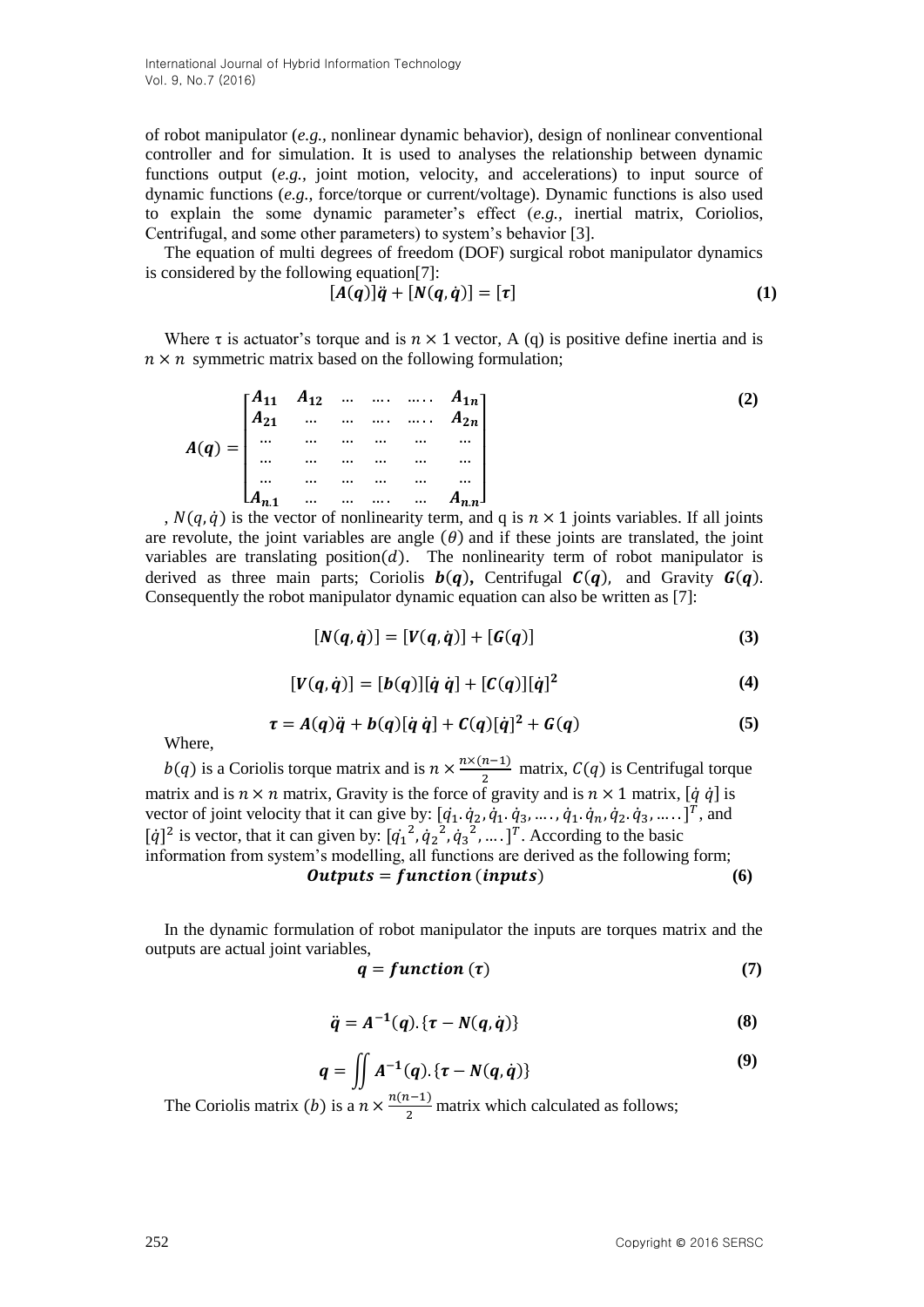$$
b(q) = \begin{bmatrix} b_{112} & b_{113} & \dots & b_{11n} & b_{123} & \dots & b_{12n} & \dots & \dots & b_{1n-1n} \\ b_{212} & \dots & \dots & b_{21n} & b_{223} & \dots & \dots & \dots & b_{2n-1n} \\ \dots & \dots & \dots & \dots & \dots & \dots & \dots & \dots & \dots \\ \dots & \dots & \dots & \dots & \dots & \dots & \dots & \dots & \dots \\ \dots & \dots & \dots & \dots & \dots & \dots & \dots & \dots & \dots \\ \dots & \dots & \dots & \dots & \dots & \dots & \dots & \dots & \dots \\ b_{n12} & \dots & \dots & b_{n1n} & \dots & \dots & \dots & \dots & b_{nn-1n} \end{bmatrix}
$$
 (10)

The Centrifugal matrix (C) is a  $n \times n$  matrix;

$$
C(q) = \begin{bmatrix} C_{11} & \cdots & C_{1n} \\ \vdots & \ddots & \vdots \\ C_{n1} & \cdots & C_{nn} \end{bmatrix}
$$
 (11)

The Gravity vector (G) is a  $n \times 1$  vector;

$$
G(q) = \begin{bmatrix} g_1 \\ g_2 \\ \vdots \\ g_n \end{bmatrix}
$$
 (12)

The dynamic formulations for 4 Degrees of Freedom serial links surgical robot manipulator are computed by;

$$
A(\hat{\theta})\begin{bmatrix} \ddot{\theta}_1 \\ \ddot{\theta}_2 \\ \ddot{\theta}_3 \\ \ddot{\theta}_4 \end{bmatrix} + B(\theta)\begin{bmatrix} \dot{\theta}_1 \dot{\theta}_2 \\ \dot{\theta}_1 \dot{\theta}_3 \\ \dot{\theta}_2 \dot{\theta}_3 \\ \dot{\theta}_2 \dot{\theta}_4 \\ \dot{\theta}_3 \dot{\theta}_4 \end{bmatrix} + C(\theta)\begin{bmatrix} \dot{\theta}_1^2 \\ \dot{\theta}_2^2 \\ \dot{\theta}_3^2 \\ \dot{\theta}_4^2 \end{bmatrix} + G(\theta) = \begin{bmatrix} \tau_1 \\ \tau_2 \\ \tau_3 \\ \tau_4 \end{bmatrix}
$$
(13)

Where

$$
A(q) = \begin{bmatrix} A_{11} & A_{12} & A_{13} & 0 \\ A_{21} & A_{22} & A_{23} & 0 \\ A_{31} & A_{32} & A_{33} & 0 \\ 0 & 0 & 0 & A_{44} \end{bmatrix}
$$
(14)

According to  $[7]$  the inertial matrix elements  $(A)$  are

$$
A_{11} = I_{m1} + I_1 + I_3 \times \cos(\theta_2) \cos(\theta_2) + I_7 \sin(\theta_2 + \theta_3) \sin(\theta_2 + \theta_3)
$$
(15)  
+  $I_{10} \sin(\theta_2 + \theta_3) \cos(\theta_2 + \theta_3) + I_{11} \sin(\theta_2) \cos(\theta_2)$   
+  $I_{21} \sin(\theta_2 + \theta_3) \sin(\theta_2 + \theta_3) + 2$   
+  $[I_5 \cos(\theta_2) \sin(\theta_2 + \theta_3) + I_{12} \cos(\theta_2) \cos(\theta_2 + \theta_3)$   
+  $I_{15} \sin(\theta_2 + \theta_3) \sin(\theta_2 + \theta_3) + I_{16} \cos(\theta_2) \sin(\theta_2 + \theta_3)$   
+  $I_{22} \sin(\theta_2 + \theta_3) \cos(\theta_2 + \theta_3)$ 

$$
A_{12} = I_4 \sin(\theta_2) + I_8 \cos(\theta_2 + \theta_3) + I_9 \cos(\theta_2) + I_{13} \sin(\theta_2 + \theta_3)
$$
 (16)  
-  $I_{18} \cos(\theta_2 + \theta_3)$ 

$$
A_{13} = I_8 \cos(\theta_2 + \theta_3) + I_{13} \sin(\theta_2 + \theta_3) - I_{18} \cos(\theta_2 + \theta_3)
$$
 (17)

$$
A_{22} = I_{m2} + I_2 + I_6 + 2[I_5 \sin(\theta_3) + I_{12} \cos(\theta_2) + I_{15} + I_{16} \sin(\theta_3)
$$
 (18)

$$
A_{23} = I_5 \sin(\theta_3) + I_6 + I_{12} \cos(\theta_3) + I_{16} \sin(\theta_3) + 2I_{15}
$$
 (19)

$$
A_{33} = I_{m3} + I_6 + 2I_{15} \tag{20}
$$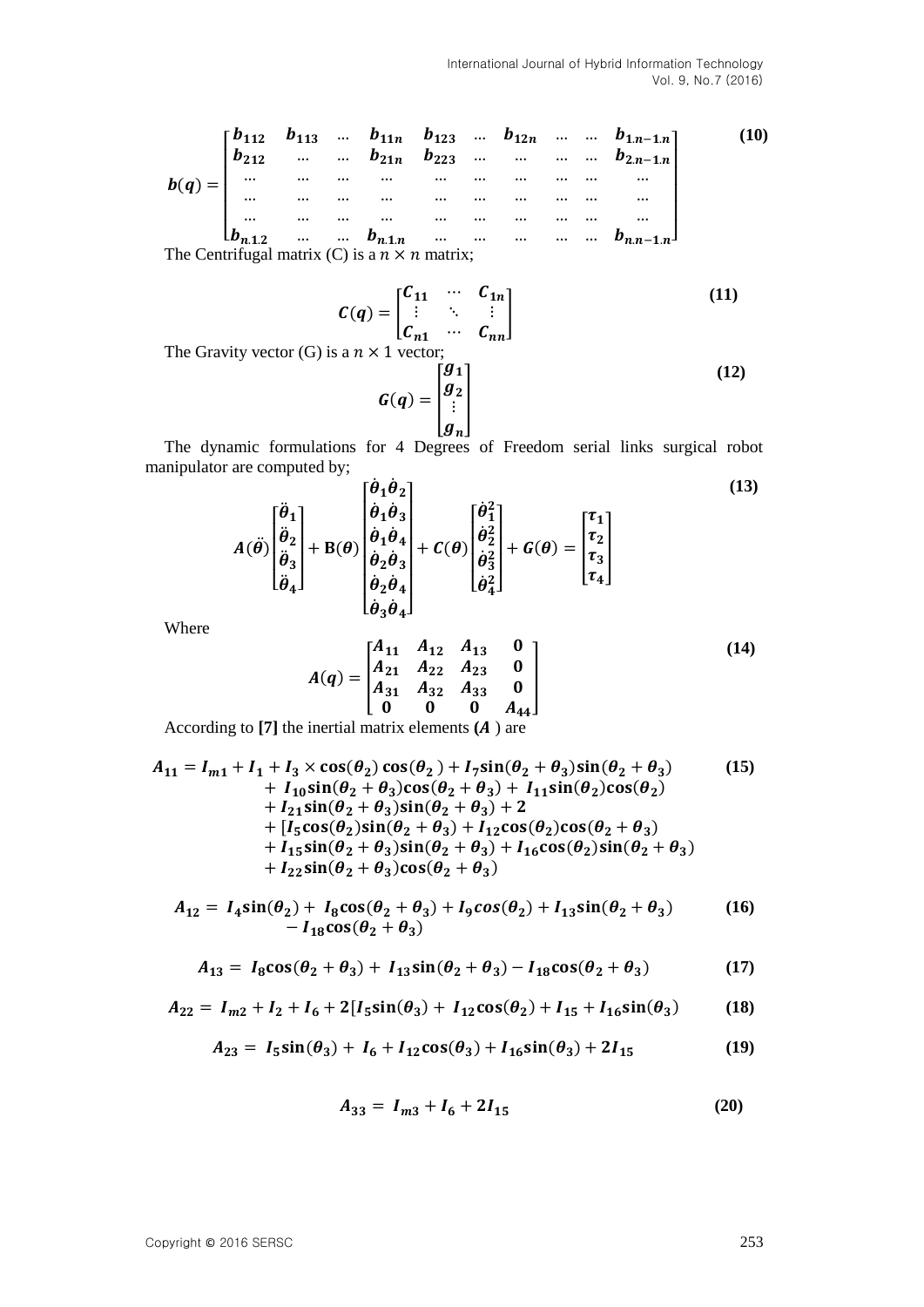$$
A_{44} = I_{m4} + I_{14} \tag{21}
$$

$$
A_{21} = A_{12}, A_{31} = A_{13} \text{ and } A_{32} = A_{23}
$$
 (22)

The Corilios  $(b)$  matrix elements are;

$$
b(q) = \begin{bmatrix} b_{112} & b_{113} & 0 & b_{123} \\ 0 & 0 & b_{214} & b_{223} \\ 0 & 0 & b_{314} & 0 \\ b_{412} & b_{413} & 0 & 0 \end{bmatrix}
$$
 (23)

Where,

$$
b_{112} = 2[-I_3\sin(\theta_2)\cos(\theta_2) + I_5\cos(\theta_2 + \theta_2 + \theta_3) \qquad (24)
$$
  
+  $I_7\sin(\theta_2 + \theta_3)\cos(\theta_2 + \theta_3) - I_{12}\sin(\theta_2 + \theta_2 + \theta_3)$   
-  $I_{15}2\sin(\theta_2 + \theta_3)\cos(\theta_2 + \theta_3) + I_{16}\cos(\theta_2 + \theta_2 + \theta_3)$   
+  $I_{21}\sin(\theta_2 + \theta_3)\cos(\theta_2 + \theta_3)$   
+  $I_{22}(1 - 2\sin(\theta_2 + \theta_3)\sin(\theta_2 + \theta_3))]$   
+  $I_{10}(1 - 2\sin(\theta_2 + \theta_3)\sin(\theta_2 + \theta_3))$   
+  $I_{11}(1 - 2\sin(\theta_2)\sin(\theta_2))$  (24)

$$
b_{113} = 2\left[I_5\cos(\theta_2)\cos(\theta_2 + \theta_3) + I_7\sin(\theta_2 + \theta_3)\cos(\theta_2 + \theta_3)\right] \qquad (25)
$$
  
-  $I_{12}\cos(\theta_2)\sin(\theta_2 + \theta_2)$   
+  $I_{15}2\sin(\theta_2 + \theta_3)\cos(\theta_2 + \theta_3) + I_{16}\cos(\theta_2)\cos(\theta_2 + \theta_3)$   
+  $I_{21}\sin(\theta_2 + \theta_3)\cos(\theta_2 + \theta_3)$   
+  $I_{22}(1 - 2\sin(\theta_2 + \theta_3)\sin(\theta_2 + \theta_3))\right] +  $I_{10}(1 - 2\sin(\theta_2 + \theta_3)\sin(\theta_2 + \theta_3))$  (25)$ 

$$
b_{123} = 2[-I_8\sin(\theta_2 + \theta_3) + I_{13}\cos(\theta_2 + \theta_3) + I_{18}\sin(\theta_2 + \theta_3)]
$$
 (26)

$$
b_{214} = I_{14}\sin(\theta_2 + \theta_3) + I_{19}\sin(\theta_2 + \theta_3) + 2I_{20}\sin(\theta_2 + \theta_3)(1 - 0.5)
$$
 (27)

$$
b_{223} = 2[-I_{12}\sin(\theta_3) + I_5\cos(\theta_3) + I_{16}\cos(\theta_3)]
$$
 (28)

$$
b_{314} = 2[I_{20}\sin(\theta_2 + \theta_3)(1 - 0.5)] + I_{14}\sin(\theta_2 + \theta_3) + I_{19}\sin(\theta_2 + \theta_3)
$$
 (29)

$$
b_{412} = b_{214} = -[I_{14}\sin(\theta_2 + \theta_3) + I_{19}\sin(\theta_2 + \theta_3) + 2I_{20}\sin(\theta_2 + \theta_3)(1 - 0.5)]
$$
\n(30)

$$
b_{413} = -b_{314} = -2[I_{20}\sin(\theta_2 + \theta_3)(1 - 0.5)] + I_{14}\sin(\theta_2 + \theta_3)
$$
(31)  
+  $I_{19}\sin(\theta_2 + \theta_3)$ 

Based on above discussion $\left[\mathbf{b}(q)\right]$  is  $4 \times 6$  matrix and  $\left[\dot{q}\dot{q}\right]$  is  $6 \times 1$ , therefore  $[\boldsymbol{b}(\boldsymbol{q}).\dot{\boldsymbol{q}}\dot{\boldsymbol{q}}]$  is  $4 \times I$ .

$$
[b(q).\dot{q}\dot{q}]_{4\times 1} = \begin{bmatrix} b_{112} \cdot q_1 q_2 + b_{113} \cdot q_1 q_3 + 0 + b_{123} \cdot q_2 q_3 \\ 0 + b_{214} \cdot q_1 q_4 + b_{223} \cdot q_2 q_3 \\ b_{314} \cdot q_1 q_4 \\ b_{412} \cdot q_1 q_2 + b_{413} \cdot q_1 q_3 \end{bmatrix}
$$
(32)  
According to [7] Centrifugal (*C*) matrix elements are;  

$$
C(q) = \begin{bmatrix} 0 & C_{12} & C_{13} & 0 \\ C_{21} & C_{22} & C_{23} & 0 \\ C_{31} & C_{32} & 0 & 0 \\ 0 & 0 & 0 & 0 \end{bmatrix}
$$
(33)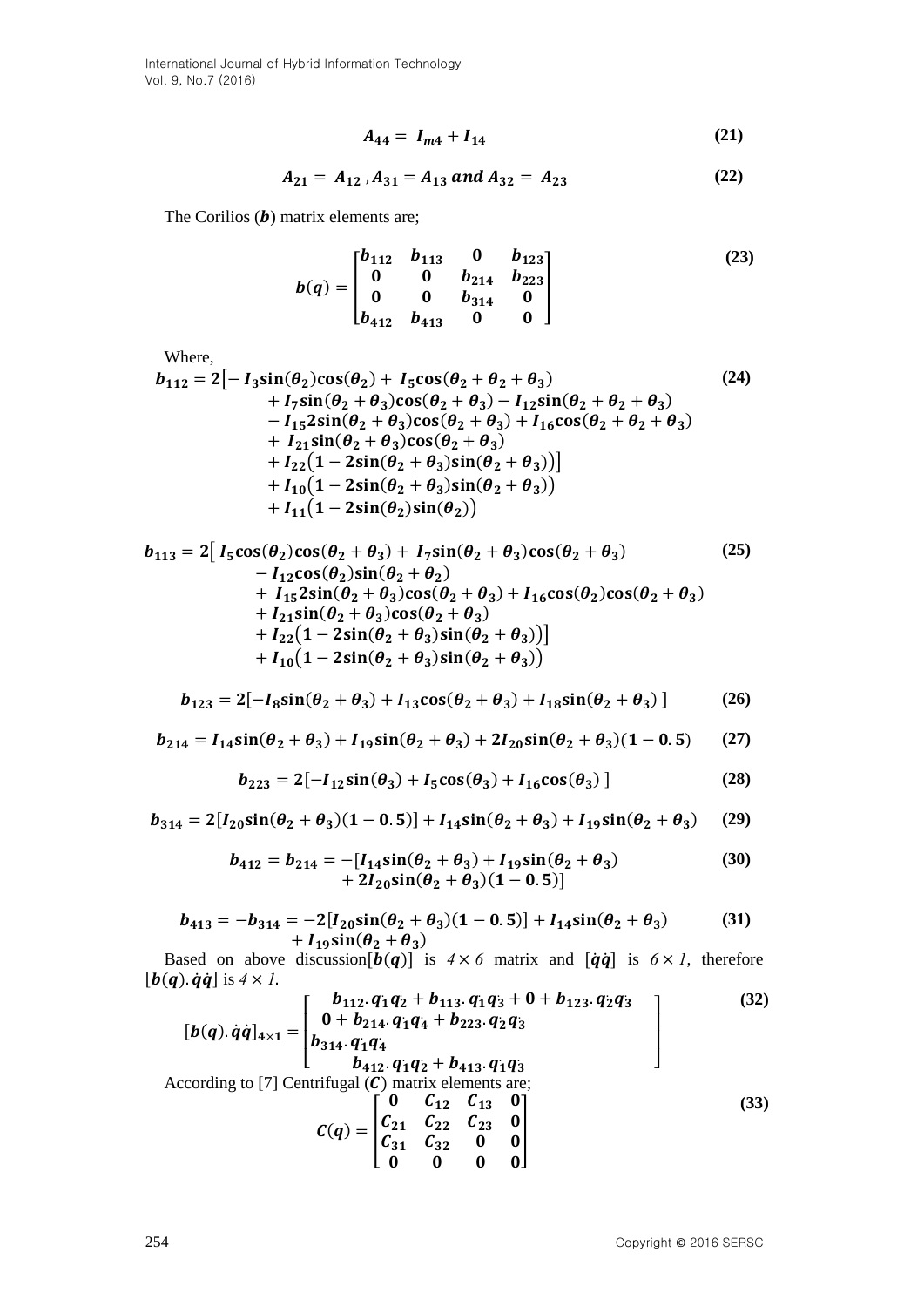Where,

$$
c_{12} = I_4 \cos(\theta_2) - I_8 \sin(\theta_2 + \theta_3) - I_9 \sin(\theta_2) + I_{13} \cos(\theta_2 + \theta_3)
$$
(34)  
+  $I_{18} \sin(\theta_2 + \theta_3)$ 

$$
c_{13} = 0.5b_{123} = -I_8 \sin(\theta_2 + \theta_3) + I_{13} \cos(\theta_2 + \theta_3) + I_{18} \sin(\theta_2 + \theta_3)
$$
(35)

$$
c_{21} = -0.5b_{112}
$$
  
\n
$$
= I_3 \sin(\theta_2)\cos(\theta_2) - I_5 \cos(\theta_2 + \theta_2 + \theta_3)
$$
  
\n
$$
- I_7 \sin(\theta_2 + \theta_3)\cos(\theta_2 + \theta_3) + I_{12} \sin(\theta_2 + \theta_2 + \theta_3)
$$
  
\n
$$
+ I_{15} 2 \sin(\theta_2 + \theta_3)\cos(\theta_2 + \theta_3) - I_{16} \cos(\theta_2 + \theta_2 + \theta_3)
$$
  
\n
$$
- I_{21} \sin(\theta_2 + \theta_3)\cos(\theta_2 + \theta_3)
$$
  
\n
$$
- I_{22} (1 - 2 \sin(\theta_2 + \theta_3)\sin(\theta_2 + \theta_3))
$$
  
\n
$$
- 0.5I_{10} (1 - 2 \sin(\theta_2 + \theta_3)\sin(\theta_2 + \theta_3))
$$
  
\n
$$
- 0.5I_{11} (1 - 2 \sin(\theta_2)\sin(\theta_2))
$$
  
\n(80)

$$
c_{22} = 0.5b_{223} = -I_{12}\sin(\theta_3) + I_5\cos(\theta_3) + I_{16}\cos(\theta_3)
$$
 (37)

$$
c_{23} = -0.5b_{113}
$$
\n
$$
= -I_5 \cos(\theta_2)\cos(\theta_2 + \theta_3) - I_7 \sin(\theta_2 + \theta_3)\cos(\theta_2 + \theta_3)
$$
\n
$$
+ I_{12} \cos(\theta_2)\sin(\theta_2 + \theta_2) - I_{15} 2\sin(\theta_2 + \theta_3)\cos(\theta_2 + \theta_3)
$$
\n
$$
- I_{16} \cos(\theta_2)\cos(\theta_2 + \theta_3) - I_{21} \sin(\theta_2 + \theta_3)\cos(\theta_2 + \theta_3)
$$
\n
$$
- I_{22} (1 - 2\sin(\theta_2 + \theta_3)\sin(\theta_2 + \theta_3))
$$
\n
$$
- 0.5I_{10} (1 - 2\sin(\theta_2 + \theta_3)\sin(\theta_2 + \theta_3))
$$
\n
$$
c_{31} = -c_{23} = I_{12} \sin(\theta_3) - I_5 \cos(\theta_3) - I_{16} \cos(\theta_3)
$$
\n(39)

$$
c_{32} = \sin(\theta_2 + \theta_3)\cos(\theta_2 + \theta_3) - I_{15}2\sin(\theta_2 + \theta_3)\cos(\theta_2 + \theta_3)
$$
(40)  
-  $I_{16}\cos(\theta_2)\cos(\theta_2 + \theta_3) - I_{22}\cos(\theta_2 + \theta_3)\cos(\theta_2 + \theta_3)$ 

$$
\begin{bmatrix} C(q) . \dot{q}^2 \end{bmatrix}_{6 \times 1} = \begin{bmatrix} c_{12} . q_2^2 + c_{13} . q_3^2 \\ c_{21} . q_1^2 + c_{23} . q_3^2 \\ c_{13} . q_1^2 + c_{32} . q_2^2 \\ 0 \end{bmatrix}
$$
 (41)

Gravity  $(G)$  Matrix elements are;

$$
[G(q)]_{4\times1} = \begin{bmatrix} 0 \\ G_2 \\ G_3 \\ 0 \end{bmatrix}
$$
 (42)

Where,

$$
G_2 = g_1 \cos(\theta_2) + g_2 \sin(\theta_2 + \theta_3) + g_3 \sin(\theta_2) + g_4 \cos(\theta_2 + \theta_3)
$$
 (43)  
+ 
$$
g_5 \sin(\theta_2 + \theta_3)
$$

$$
G_3 = g_2 \sin(\theta_2 + \theta_3) + g_4 \cos(\theta_2 + \theta_3) + g_5 \sin(\theta_2 + \theta_3)
$$
 (44)

If 
$$
[I]_{4\times 1} = [B]_{4\times 1} + [C]_{4\times 1} + [G]_{4\times 1}
$$

Then  $\ddot{q}$  is written as follows;

$$
[\ddot{q}]_{4\times 1} = [A^{-1}(q)]_{4\times 4} \times \{[\tau]_{4\times 1} - [I]_{4\times 1}\}\tag{45}
$$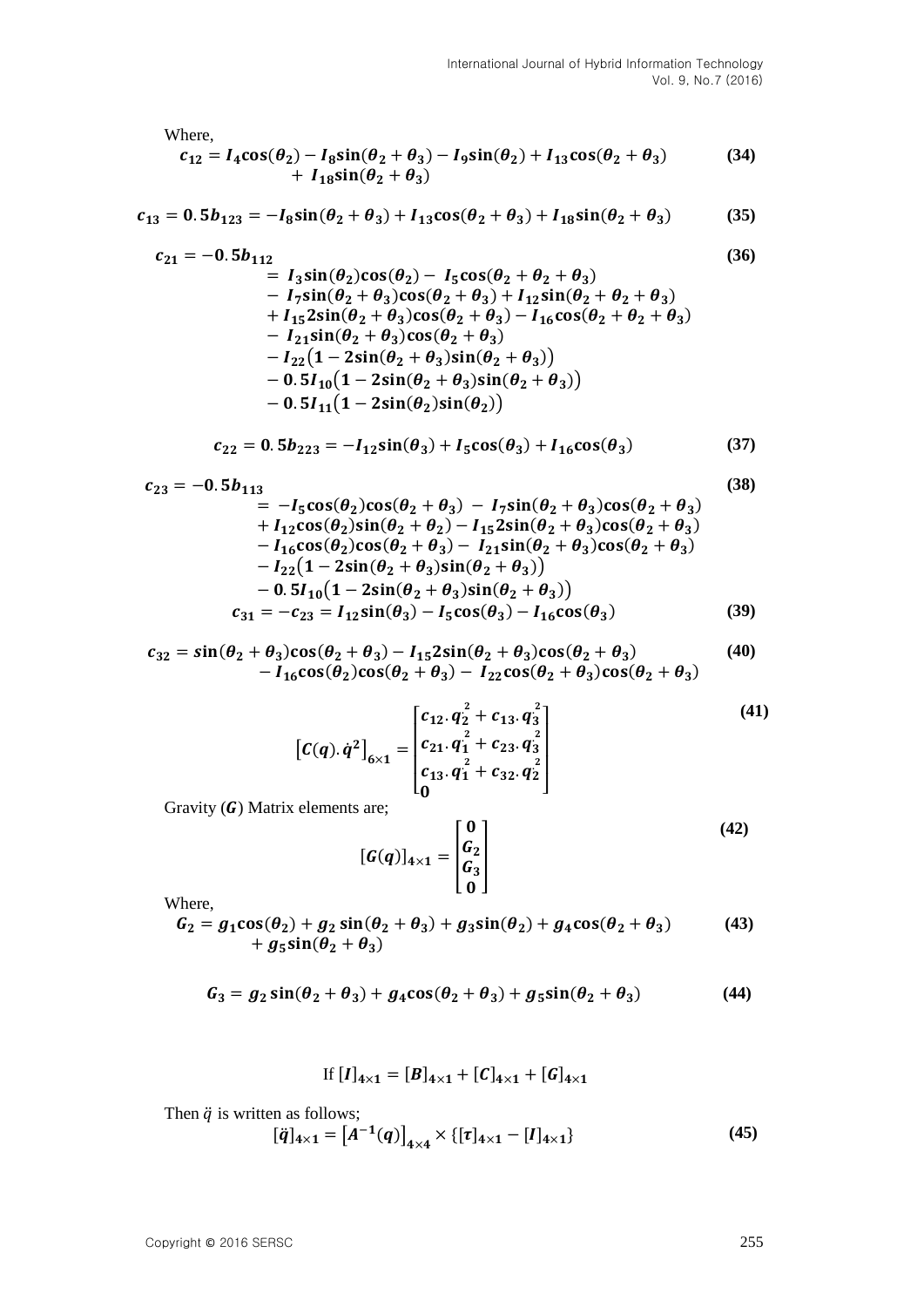$K$  is presented as follows;

$$
[K]_{4\times 1} = \{ [\tau]_{4\times 1} - [I]_{4\times 1} \}
$$
 (46)

$$
[\ddot{q}]_{4\times 1} = [A^{-1}(q)]_{4\times 4} \times [K]_{4\times 1}
$$
 (47)

$$
[q]_{4\times 1} = \iint [A^{-1}(q)]_{4\times 4} \times [K]_{4\times 1}
$$
 (48)

Basic information about inertial and gravitational constants is show in Tables 1 and 2

| $I_1 = 1.43 \pm 0.05$          | $I_2 = 1.75 \pm 0.07$             |
|--------------------------------|-----------------------------------|
| $I_3 = 1.38 \pm 0.05$          | $I_4 = 0.69 \pm 0.02$             |
| $I_5 = 0.372 \pm 0.031$        | $I_6 = 0.333 \pm 0.016$           |
| $I_7 = 0.298 \pm 0.029$        | $I_8 = -0.134 \pm 0.014$          |
| $I_9 = 0.0238 \pm 0.012$       | $I_{10} = -0.0213 \pm 0.0022$     |
| $I_{11} = -0.0142 \pm 0.0070$  | $I_{12} = -0.011 \pm 0.0011$      |
| $I_{13} = -0.00379 \pm 0.0009$ | $I_{14} = 0.00164 \pm 0.000070$   |
| $I_{15} = 0.00125 \pm 0.0003$  | $I_{16} = 0.00124 \pm 0.0003$     |
| $I_{17} = 0.000642 \pm 0.0003$ | $I_{18} = 0.000431 \pm 0.00013$   |
| $I_{19} = 0.0003 \pm 0.0014$   | $I_{20} = -0.000202 \pm 0.0008$   |
| $I_{21} = -0.0001 \pm 0.0006$  | $I_{22} = -0.000058 \pm 0.000015$ |
| $I_{23} = 0.00004 \pm 0.00002$ | $I_{m1} = 1.14 \pm 0.27$          |
| $I_{m2} = 4.71 \pm 0.54$       | $I_{m3} = 0.827 \pm 0.093$        |
| $I_{m4} = 0.2 \pm 0.016$       | $I_{m5} = 0.179 \pm 0.014$        |
| $I_{m6} = 0.193 \pm 0.016$     |                                   |

**Table 1. Inertial Constant Reference (***Kg.M<sup>2</sup>* **)**

#### **Table 2. Gravitational Constant (***N.m***)**

| $g_1 = -37.2 \pm 0.5$      | $q_2 = -8.44 \pm 0.20$  |
|----------------------------|-------------------------|
| $g_3 = 1.02 \pm 0.50$      | $g_4 = 0.249 \pm 0.025$ |
| $g_5 = -0.0282 \pm 0.0056$ |                         |

Figure 1. Shows The Simscape Modeling of Robot.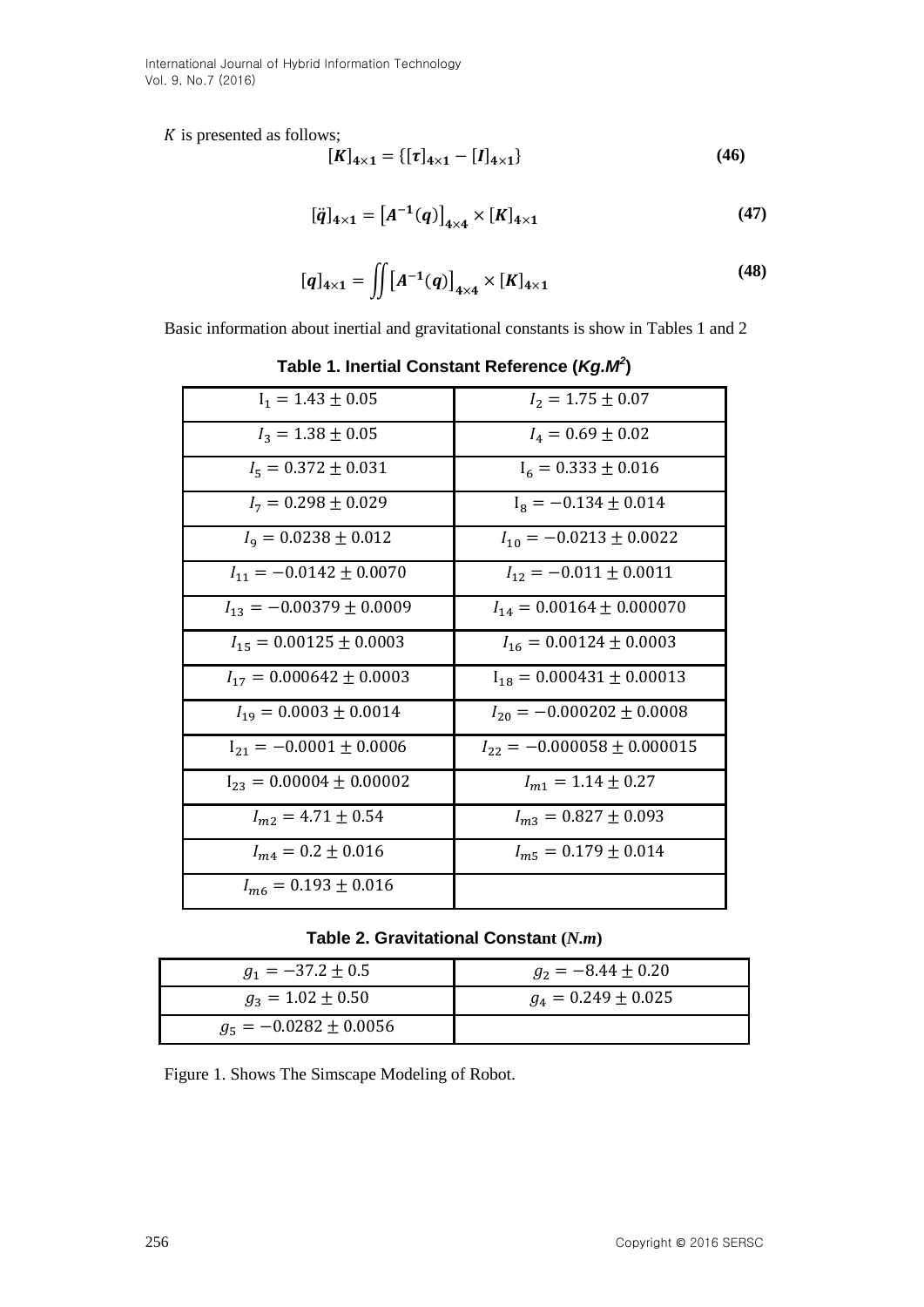

**Figure 1. System's Model**

System's physical model shows as follow:



**Figure 2. System's Physical Model**

**Proportional plus Derivative (PD) control:** This type of linear controller is widely used in control process where the results are sensitive to exceeded of set point. This controller, like Proportional controller, has permanent variation in presence of selflimitation control. In mathematically, the formulation of Proportional-Derivative part calculated as follows;

$$
U_{PD} = K_p \times e + K_v \left(\frac{de}{dt}\right) = K_p \times e + K_v \dot{e}
$$
\n(49)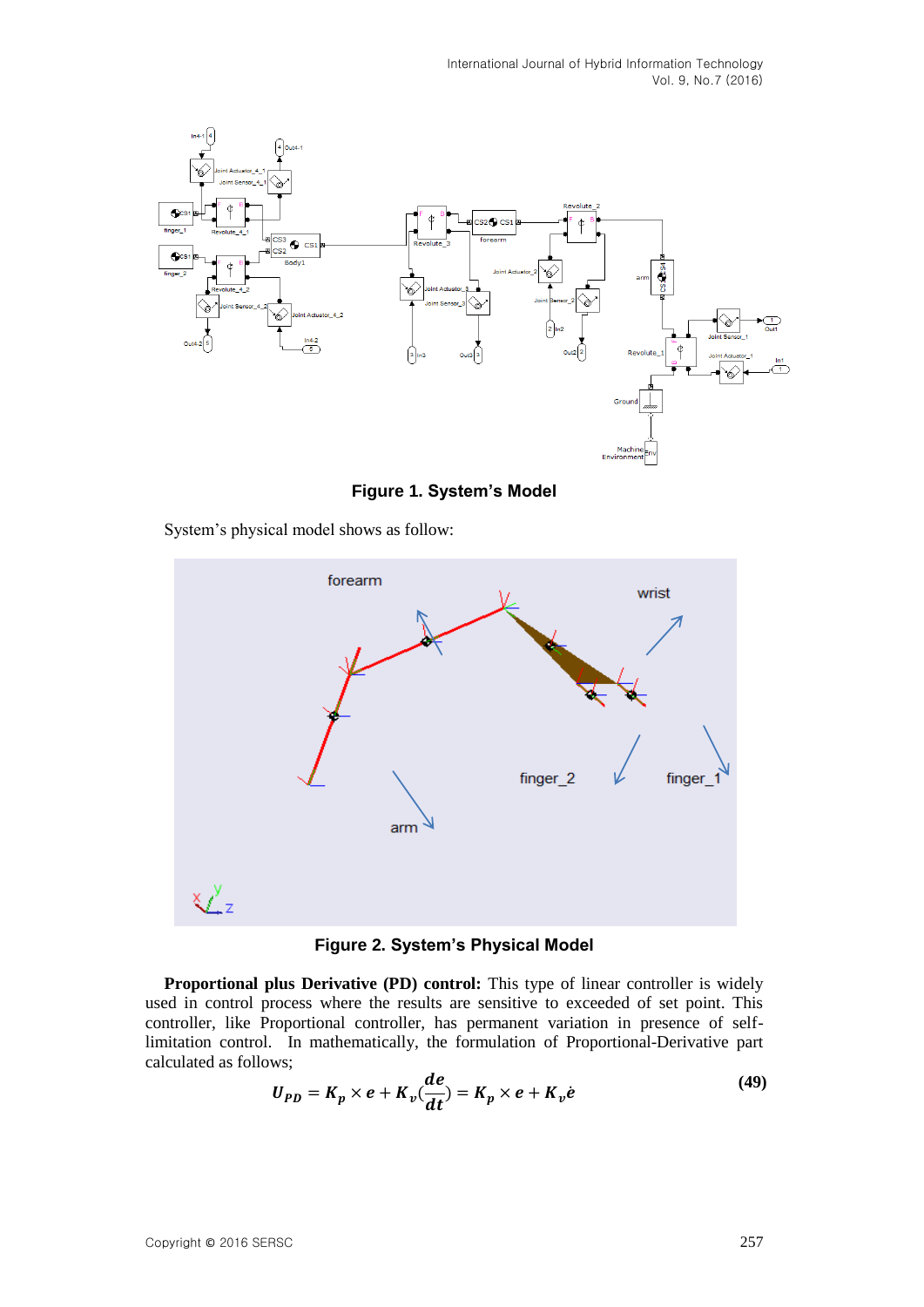The Derivative component in this type of methodology is used to cancel outs the change process variables change in presence of quick change in controllers input. Figure 3 shows the block diagram of Proportional-Derivative (PD) controller.



**Figure 3. Block Diagram of PD Controller**

Figure 4 shows the ramp response of PD controller.



**Figure 4. Ramp Response of a PD Controller [13]**

**Proportional plus Integral (PI) control:** According to integral type of controller, it takes relatively long time. The proportional type controller used to immediately response to the input variations. The proportional-integral (PI) controller has the advantages of both proportional and integral controller; it is rapid response to the input deviation as well as the exact control at the desired input. Figure 5 shows the block diagram of PI control of FOD system.

$$
U_{PI} = K_p \times e + K_i \left(\frac{1}{T}\int e \cdot dt\right) = K_p \times e + K_i \sum e \tag{50}
$$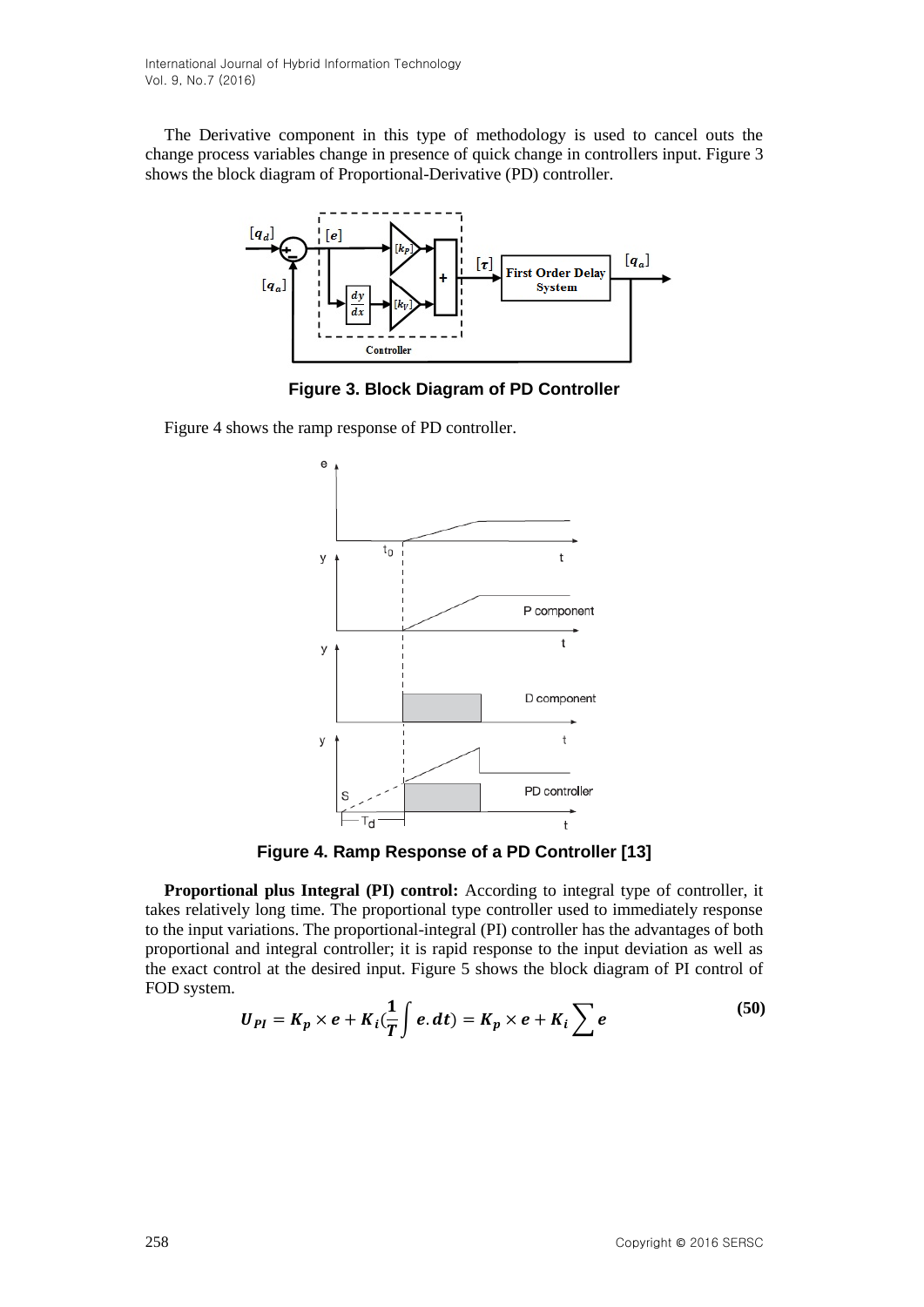



Figure 6 shows the step response of PI controller.



**Figure 6. Step Response of a Proportional-Integral (PI) Controller [13]**

**Proportional-Integral-Derivative (PID) control:** This type of controller has rapid response to the input deviation, the exact control at the desired input as well as fast response to the disturbances. The PID controller takes the error between the desired joint variables and the actual joint variables to control the serial links robot manipulator. The equation of PID controller for control of 4 degrees of freedom serial links PUMA robot manipulator is;

(51)  
\n
$$
\begin{bmatrix}\n\widehat{\tau_1} \\
\widehat{\tau_2} \\
\widehat{\tau_3} \\
\widehat{\tau_4}\n\end{bmatrix} =\n\begin{bmatrix}\nK_{i1} \sum e_1 + K_{v1}e_1 + K_{p1}e_1 \\
K_{i2} \sum e_2 + K_{v2}e_2 + K_{p2}e_2 \\
K_{i3} \sum e_3 + K_{v3}e_3 + K_{p3}e_3 \\
K_{i4} \sum e_4 + K_{v4}e_4 + K_{p4}e_4\n\end{bmatrix}
$$
\n(51)

Where  $e = q_d - q_a$ ,  $q_d$  is desired joint variable and  $q_a$  is actual joint variable.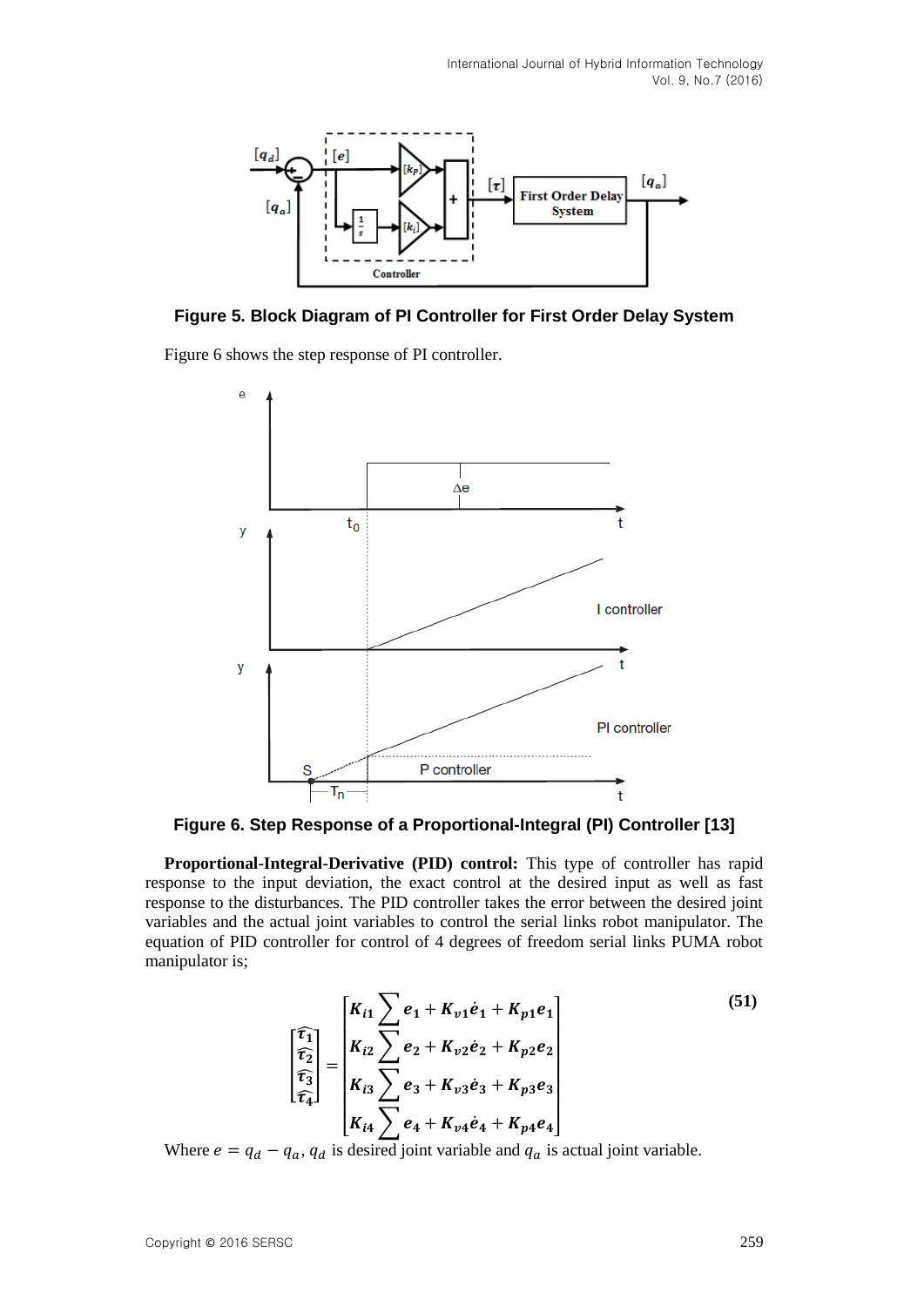Figure 7 shows the block diagram of PID control of robot manipulator.





**Stability Proof of Linear Controller:** In PD controller the control law is given by the following equation;

$$
\tau = K_{p_i} e + K_{v_i} \dot{e} \tag{52}
$$

Where  $e = q_{i_d} - q_{i_q}$  and  $\dot{e} = \dot{q}_{i_d} - \dot{q}_{i_q}$ .

In this theory  $K_{n}$ , and  $K_{\nu}$ , are positive constant. To show this controller is stable and achieves zero steady state error, the Lyapunov function is introduced;

$$
V = \frac{1}{2} \left[ \dot{q}^T A(q) \dot{q} + e^T K_p e \right] =
$$
\n
$$
\frac{1}{2} \frac{d}{dt} \left[ \dot{q}^T A \dot{q} \right] = \dot{q} \tau
$$
\n(53)

If the conversation energy is written by the following form:

$$
\frac{1}{2}\frac{d}{dt}\left[\dot{q}^T A \dot{q}\right] = \dot{q}\tau
$$

Where  $(\dot{q} \tau)$  shows the power inputs from actuator and  $\mathbf{1}$ 2 d  $\frac{d}{dt}$  [ $\dot{q}^T A \dot{q}$ ] is the derivative of the robot kinematic energy.

$$
\dot{V} = \dot{q}^T [\tau + K_p e] \tag{54}
$$

Based on  $\tau = -K_p e - K_{p,i} \dot{e}$ , we can write

$$
\dot{V} = \dot{q}^T K_p \dot{q} \le 0 \tag{55}
$$

If  $\dot{V} = 0$ , we have

 $\dot{q} = 0 \to \ddot{q} = 0 \to \ddot{q} = A^{-1} K_p e \to e = 0$  (56)

In this state, the actual trajectories converge to the desired state.

### **3. Methodology**

Computed torque controller (CTC) is one of the effective nonlinear control methodologies for second order nonlinear system (*e.g.,* robot manipulator). Computed torque controller works based on behavior (dynamic formulation) of robot manipulator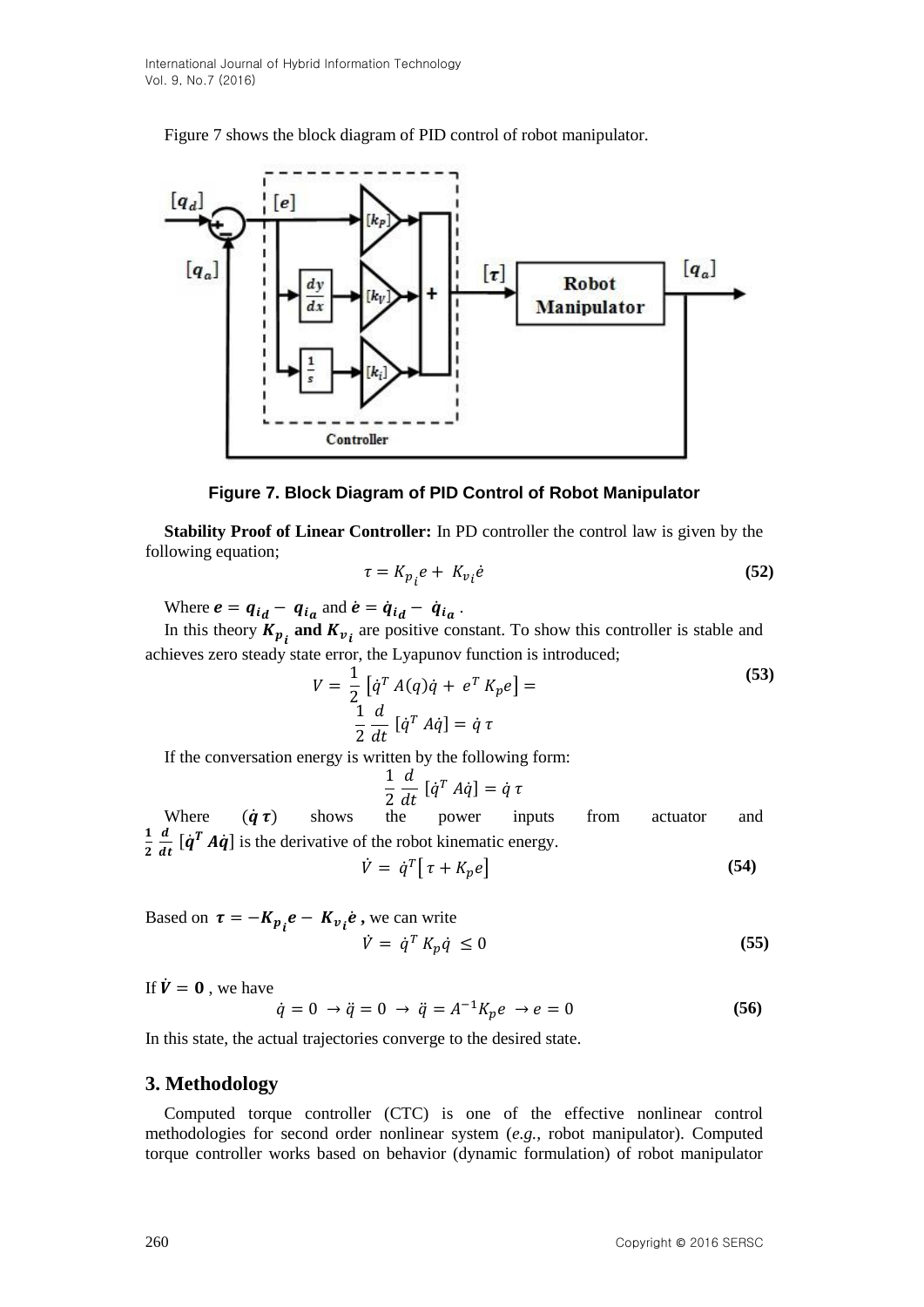which caused to works very well when all dynamic and physical parameters are known. In uncertain dynamic parameters when the robot manipulator has variation computed torque controller has challenges. In this type of controller, if the desired position trajectory for the manipulator defined as  $q_d(t)$ , and the actual position trajectory defined as  $q_a(t)$ , the tracking error calculated by;

$$
e(t) = q_d(t) - q_a(t) \tag{57}
$$

Based on this research the errors for 4 links are;

$$
\begin{bmatrix} e_1 \\ e_2 \\ e_3 \\ e_4 \end{bmatrix} = \begin{bmatrix} q_{d_1}(t) - q_{a_1}(t) \\ q_{d_2}(t) - q_{a_2}(t) \\ q_{d_3}(t) - q_{a_3}(t) \\ q_{d_4}(t) - q_{a_4}(t) \end{bmatrix}
$$
(58)  
s defined by;  
 $\dot{x} = Ax + BU$  (59)

If state space equation is

$$
\mathcal{L}^{\mathcal{L}}(\mathcal{L}^{\mathcal{L}})
$$

According to the Brunousky canonical form  $U$  is the nonlinearity term and defined by;  $U = \ddot{q}_d + A^{-1}(q) \cdot \{ N(q, \dot{q}) - \tau \}$  (60)

Based on (59) and (60)

$$
\dot{x} = \begin{bmatrix} 0 & I \\ 0 & 0 \end{bmatrix} x + \begin{bmatrix} 0 \\ I \end{bmatrix} U \tag{61}
$$

According to  $\mathbf{x} = [e^T \dot{e}^T]^T$ 

$$
\frac{d}{dt} \begin{bmatrix} e \\ e \end{bmatrix} = \begin{bmatrix} 0 & I \\ 0 & 0 \end{bmatrix} \cdot \begin{bmatrix} e \\ e \end{bmatrix} + \begin{bmatrix} 0 \\ I \end{bmatrix} U \tag{62}
$$

Based on (60), the requirement torque calculated by;  $\tau = A(q)(\ddot{q}_d + U) + N(\dot{q}, q)$  (63)

According to nonlinear feed-back control low, (61) is nonlinear food-back controller and it is used to tracking of desired trajectory. According to the literature [7], U is the linear part of this nonlinear controller and the PD, PI or PID terms can be selected. The formulation of PD computed torque controller is;

$$
\tau = A(q)(\ddot{q}_d + K_v \dot{e} + K_p e) + N(q, \dot{q})
$$
\n(64)

The PI computed torque controller formulation is:

$$
\tau = A(q) \left( \ddot{q}_d + K_p e + K_i \sum e \right) + N(q, \dot{q}) \tag{65}
$$

The PID computed torque controller formulation is;

$$
\tau = A(q) \left( \ddot{q}_d + K_p e + K_v \dot{e} + K_i \sum e \right) + N(q, \dot{q}) \tag{66}
$$

Where  $K_p$ ,  $K_v$  and  $K_i$  are the controller gain coefficients. This type of controller has two main important parts; partly linear part and nonlinear term of dynamic equivalent part.

Block diagram of Proportional-Derivative (PD) computed torque controller shows in Figure 8.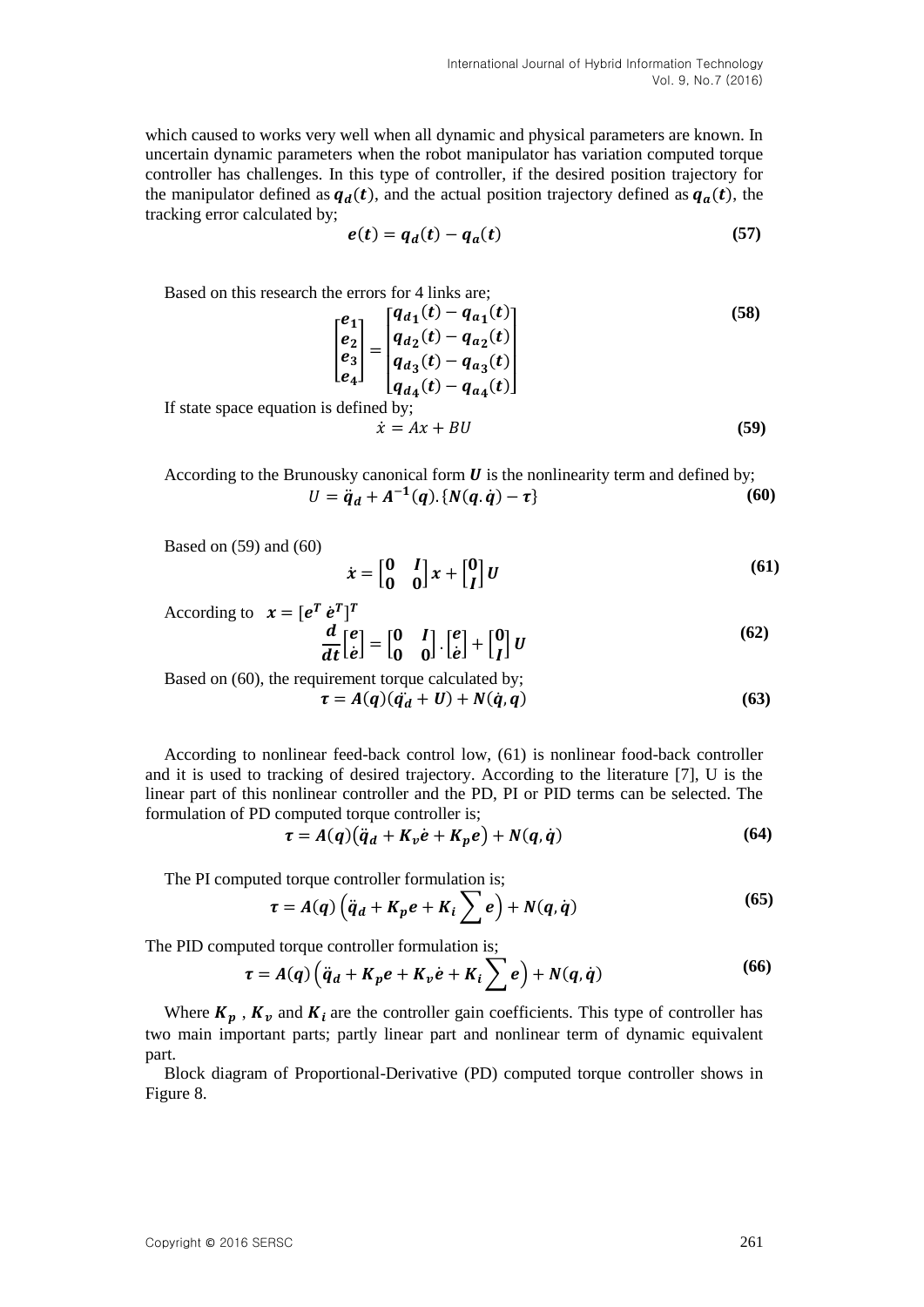

**Figure 8. Block Diagram of PD-Computed Torque Controller (PD-CTC)**

### **4. Test and Result**

In this part two types of controllers are compared, namely; conventional computed torque controller and PD controller. These controllers are tested in certain and uncertain situation.

**Comparison of the Tracking Data and Information:** the trajectory following of 4 DOF for conventional computed torque controller and PD controller are compared in this section. According to Figure 9, the performance of computed torque controller and PD controller are good enough in certain condition. In rise time point of view, in some joints PD controller is faster than computed torque controller. In error point of view, computed torque controller is better than PD controller.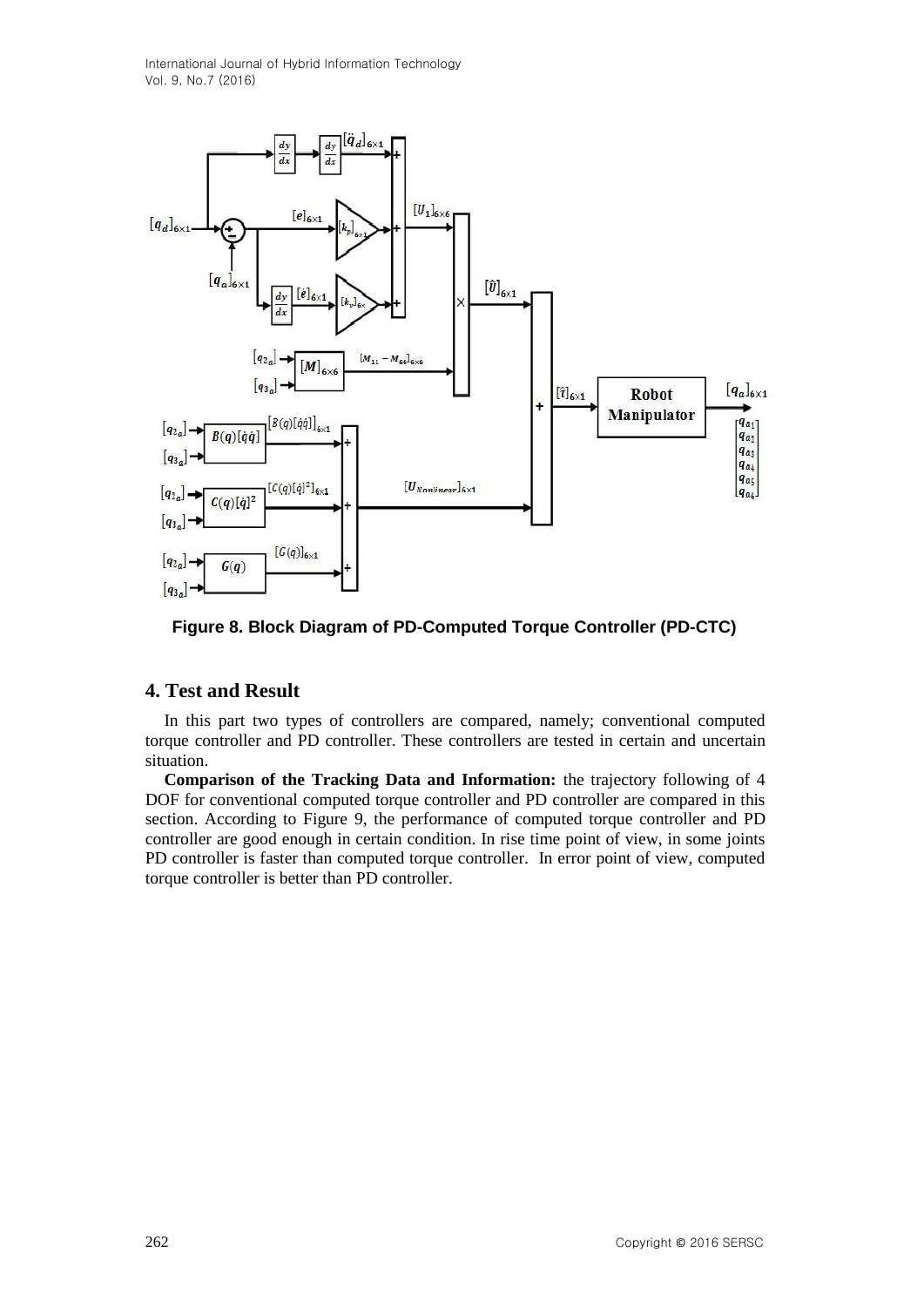

**Figure 9. Tracking Data: Conventional CTC and PD Controller**

**Comparison the actuation torque** $(\tau_i)$ **:** the control input, forces the robotic manipulators to track the desired trajectories. Figure 10 shows the torque performance in conventional computed torque controller and PD controller. According to the following graph, computed torque controller has steady stable torque performance.

![](_page_14_Figure_4.jpeg)

**Figure 10. Torque Performance: Conventional CTC and PD Controller**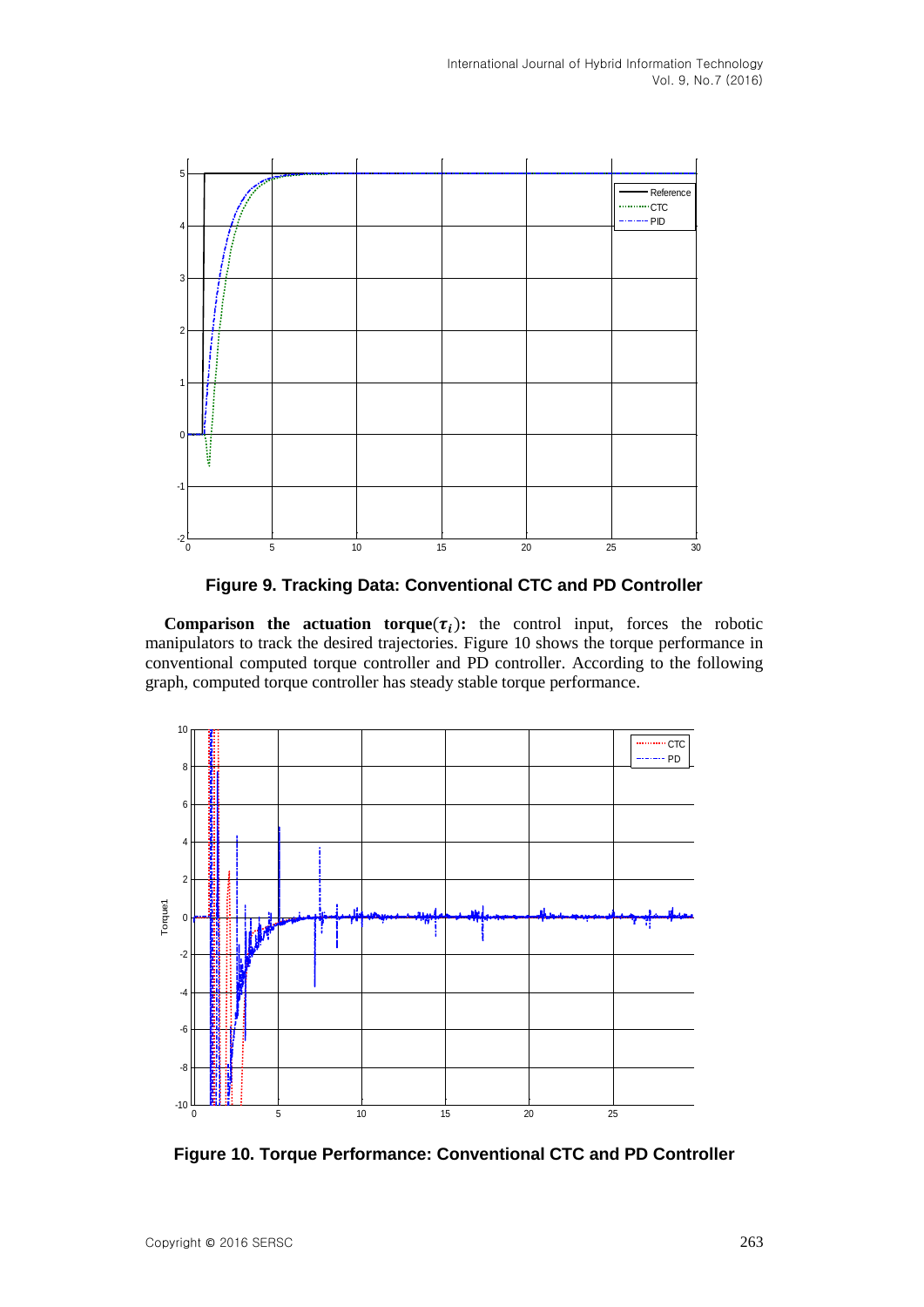In the control forces, smaller amplitude means less energy. According to Figure 10, the amplitude of the control forces in PD controller is much larger than CTC. Therefore, CTC require less energy than the PD controller.

**Comparison the disturbance rejection:** the power of disturbance rejection is very important to robust checking in any controllers. In this section trajectory accuracy, and torque performances are test under uncertainty condition. To test the disturbance rejection band limited white noise with 30% amplitude is applied to conventional computed torque controller and PD controller. In Figures 11 and 12, trajectory accuracy and torque performance are shown.

![](_page_15_Figure_3.jpeg)

**Figure 11. Tracking Data: Conventional CTC and PD Controller in Presence Of Uncertainty**

According to above graph, however conventional computed torque controller has rise time in presence of uncertainty but it is more robust than PD controller. PD controller has very much fluctuation in presence of external disturbance. Figure12 shows the torque performance in presence of uncertainty.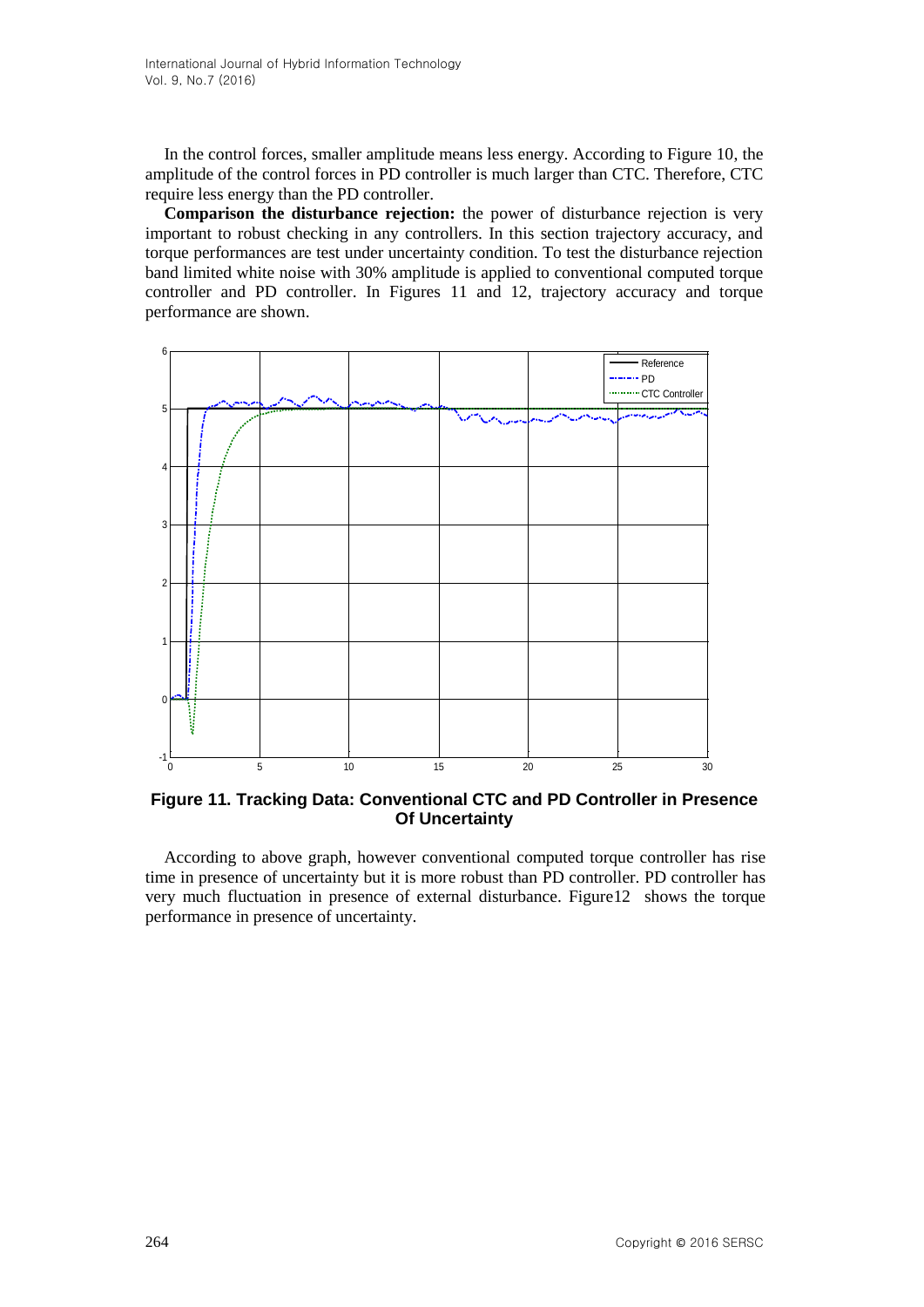![](_page_16_Figure_1.jpeg)

**Figure 12. Torque Performance: Conventional CTC and PD Controller in Presence of Uncertainty**

After applied uncertainties the force amplitude in PD are increased which will lead to high energy consumption.

### **5. Conclusion**

Computed torque controller is a model base nonlinear controller. This controller has many advantages compare to linear controller. In this research, computed torque controller is used to control of surgical robot manipulator. The principles of this type of controller are based on feedback linearization and compute the required arm torques. Computed torque controller works based on behavior (dynamic formulation) of robot manipulator, which caused to works very well when all dynamic and physical parameters are known. In uncertain dynamic parameters when the robot manipulator has variation computed torque controller has challenges but this type of controller's performance is more better than linear controller.

#### **Acknowledgment**

This work was supported by the Iranian Institute of Advance Science and Technology Program of Iran under grant no. **2015-Persian Gulf-2.**

#### **Project Title: Research on Intelligent FPGA-Based Algorithm for Four Degrees of Freedom Joints**

Iranian center of Advance Science and Technology (IRAN SSP) is one of the independent research centers specializing in research and training across of Control and Automation, Electrical and Electronic Engineering, and Mechatronics & Robotics in Iran. At IRAN SSP research center, we are united and energized by one mission to discover and develop innovative engineering methodology that solve the most important challenges in field of advance science and technology. The IRAN SSP Center is instead to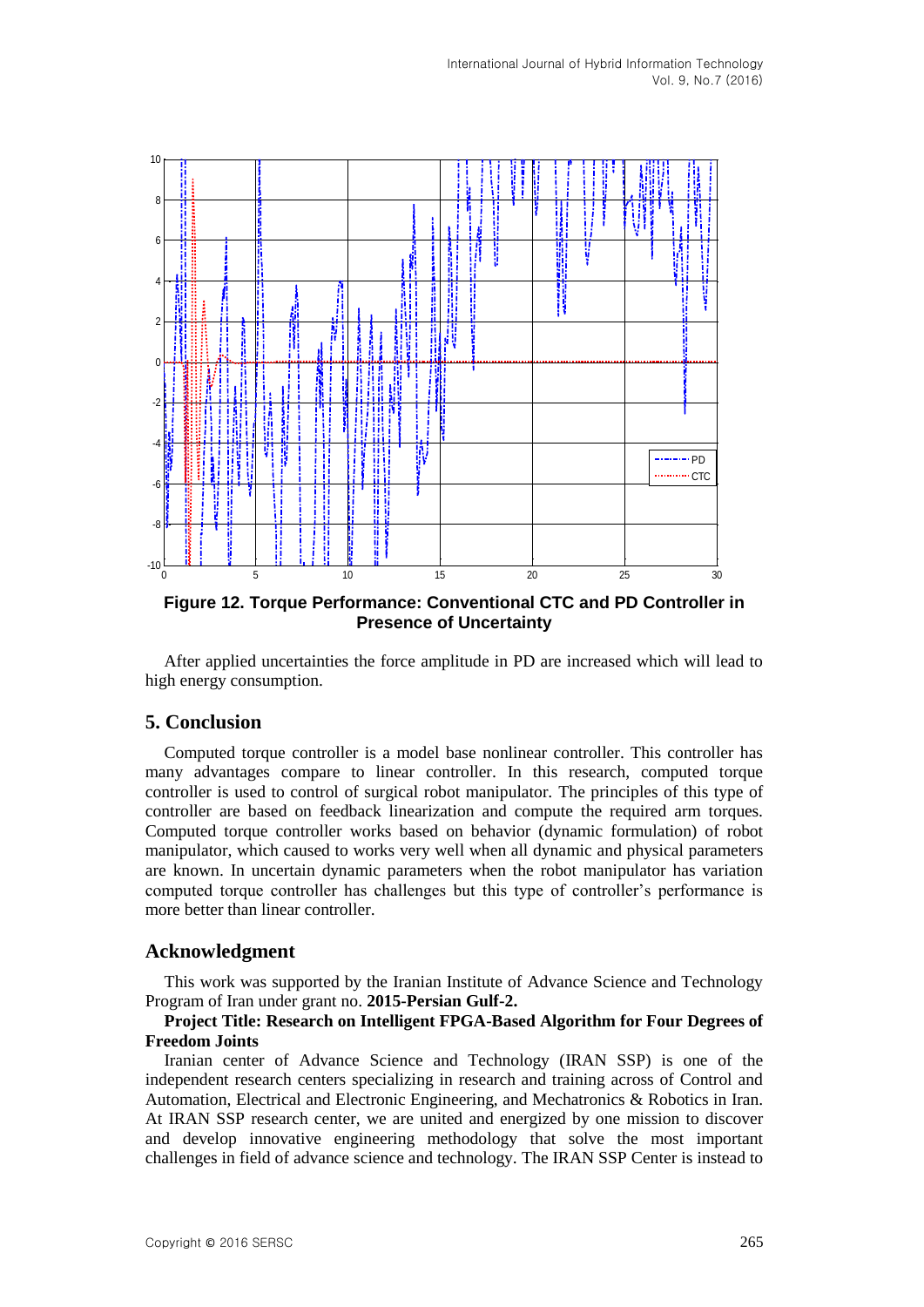fill a long standing void in applied engineering by linking the training a development function one side and policy research on the other. This center divided into two main units:

- Education unit
- Research and Development unit

#### **Please follow IRANSSP research and training group in: <http://iranssp.org/english/>**

### **References**

- [1] F. Piltan, N. Sulaiman, A. Jalali and F. Danesh Narouei, "Design of Model Free Adaptive Fuzzy Computed Torque Controller: Applied to Nonlinear Second Order System", International Journal of Robotics and Automation, vol. 2, no. 4, **(2011)**, pp. 245-257.
- [2] F. Piltan, M. H. Yarmahmoudi, M. Shamsodini, E. Mazlomian and A. Hosainpour, "PUMA-560 Robot Manipulator Position Computed Torque Control Methods Using MATLAB/SIMULINK and Their Integration into Graduate Nonlinear Control and MATLAB Courses", International Journal of Robotics and Automation, vol. 3, no. 3, **(2012)**, pp.167-191.
- [3] M. Mirshekaran, F. Piltan, N. Sulaiman, A. Salehi, M. Kazeminasab and Z. Esmaeili, "Hand Tremors Reduction Based on Integral Intelligent Filter Computed Torque Controller", International Journal of Bio-Science and Bio-Technology, vol. 7, no. 1, **(2015)**, pp. 105-120, [http://dx.doi.org/10.14257/ijbsbt.2015.7.1.11.](http://dx.doi.org/10.14257/ijbsbt.2015.7.1.11) (Scopus, SJR=0.24, Q3).
- [4] A. Vivas and V. Mosquera, "Predictive functional control of a PUMA robot", International Conference on Automatic Control, pp. 35-40, **(2005)**.
- [5] F. Piltan, A. Taghizadegan and N. Sulaiman, "Modelling and Control of Four Degrees of Freedom Surgical Robot manipulator Using MATLAB/SIMULINK", International Journal of Hybrid Information Technology, vol. 8, no. 11, **(2015**), pp. 47-78, [http://dx.doi.org/10.14257/ijhit.2015.8.11.05.](http://dx.doi.org/10.14257/ijhit.2015.8.11.05)
- [6] B. Siciliano and O. Khatib, (Eds.), Springer handbook of robotics. Springer Science & Business Media, **(2008)**.
- [7] A. Taghizadegan, F. Piltan, and N. Sulaiman, "Design High Frequency Surgical Robot Controller: Design FPGA-Based Controller for Surgical Robot Manipulator Simscape Modeling", International Journal of Hybrid Information Technology, vol. 9, no. 5, **(2016)**, pp. 431-474. [http://dx.doi.org/10.14257/ijhit.2016.9.5.37.](http://dx.doi.org/10.14257/ijhit.2016.9.5.37)

## **Authors**

![](_page_17_Picture_14.jpeg)

**Rouhollah Bahram**, he is currently research student at Institute of Advanced Science and Technology, Research Center, IRAN SSP. He is research student of team (6 researchers) to design Micro-electronic Based nonlinear controller for Four Degrees of Freedom Surgical Robot Manipulator since August 2015. His current research interests are nonlinear control, artificial control system, Microelectronic Device, and HDL design.

![](_page_17_Picture_16.jpeg)

**Samira Soltani**, she is currently senior research assistant at Institute of Advance Science and Technology, Research and Development Center, IRAN SSP. She is research assistant of team (47 researchers) to design and build of nonlinear control of industrial robot manipulator for experimental research and education and published about 5 Papers in this field since 2010 to 2012, research assistant (9 researchers) to design and implement intelligent tuning the rate of fuel ratio in internal combustion engine for experimental research and education and published 1 Journal papers since 2011 to 2013, research assistant (34 researchers) of filtering the hand tremors in flexible surgical robot for experimental research and education and published 2 journal papers in this field since 2012 to date, research assistant (21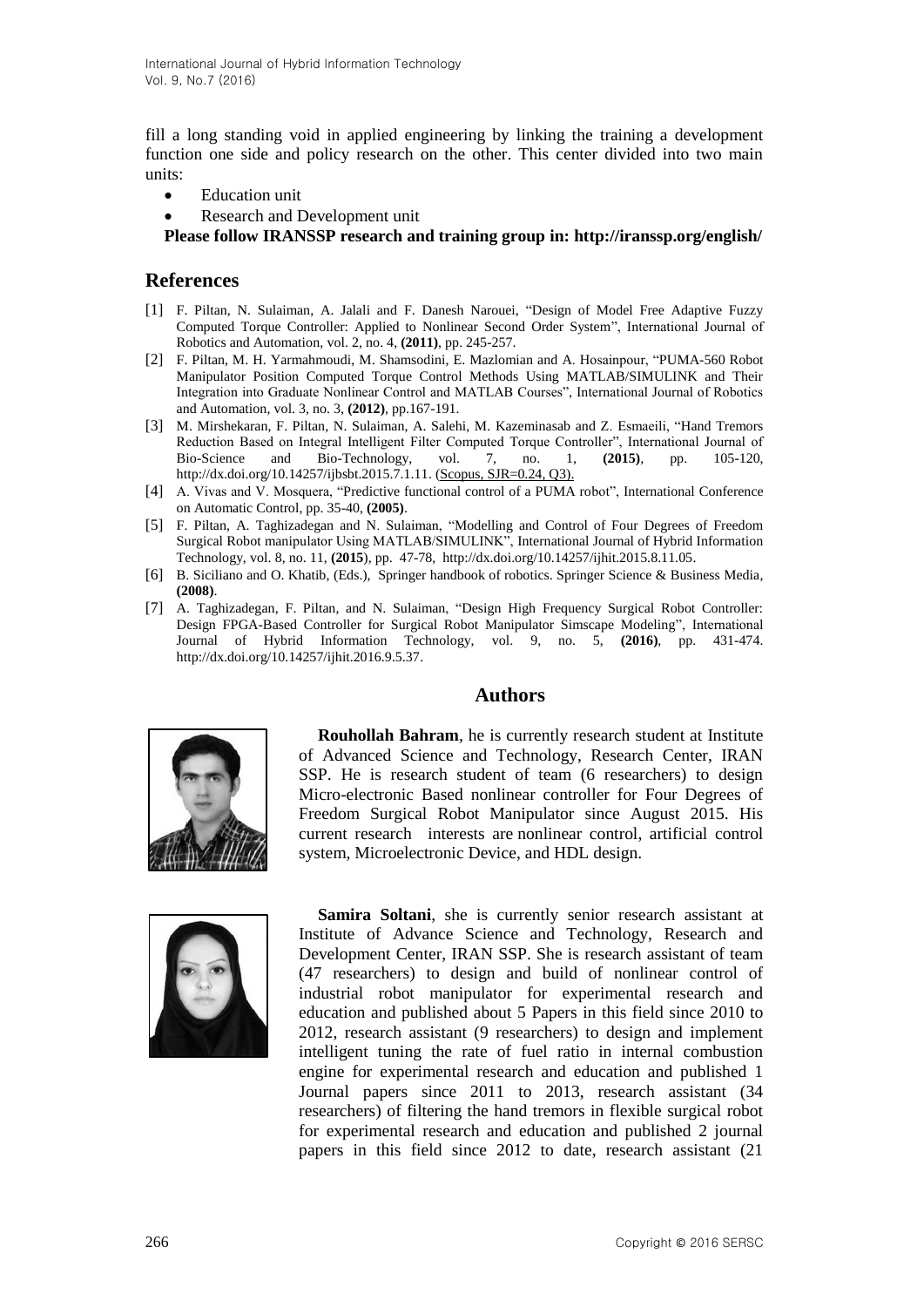researchers) to design high precision and fast dynamic controller for multi-degrees of freedom actuator for experimental research and education and published 1 journal papers in this field since 2013 to date, research assistant (22 researchers) to research of full digital control for nonlinear systems (*e.g.,* Industrial Robot Manipulator, IC Engine, Continuum Robot, and Spherical Motor) for experimental research and education and published 2 journal papers in this field since 2010 to date, and published more than 12 journal papers since 2011 to date. Her current research interests are nonlinear control, artificial control system and applied to FPGA, and IC engine modeling and control.

![](_page_18_Picture_2.jpeg)

**Hossein Rashidi Bod**, he is currently a research student at Institute of Advanced Science and Technology, Research Center, IRAN SSP. He is research student of team (6 researchers) to design Micro-electronic Based nonlinear controller for Four Degrees of Freedom Surgical Robot Manipulator since August 2015. His current research interests are nonlinear control, artificial control system, Microelectronic Device, and HDL design.

![](_page_18_Picture_4.jpeg)

**Somayeh Jowkar**, she is currently a research assistant at Institute of Advanced Science and Technology, Research Center, IRAN SSP. She is research assistant of team to Design Intelligent FPGA-Based Control Unit to Control of 4-DOF Medical Robot Manipulator since July, 2015 to now, research student (21 researchers) to design high precision and fast dynamic controller for multi-degrees of freedom actuator since 2014 to date, and published 2 journal papers since 2014 to date. Her current research interests are nonlinear control, artificial control system, Microelectronic Device and HDL design.

![](_page_18_Figure_6.jpeg)

**Amirzubir Sahamijoo**, he is currently a senior research assistant at Institute of Advanced Science and Technology, Research Center, IRAN SSP. He is senior research assistant of team to Design Intelligent FPGA-Based Control Unit to Control of 4-DOF Medical Robot Manipulator since July, 2015 to now, research assistant of team (8 researchers) to design a Microelectronic Based nonlinear controller for first order delay system since March, 2015 to now, research student (21 researchers) to design high precision and fast dynamic controller for multi-degrees of freedom actuator since 2014 to date, research student (9 researchers) to design Prevent the Risk of Lung Cancer Progression Based on Fuel Ratio Optimization since 2014 to date, and published 4 journal papers since 2014 to date. His current research interests are nonlinear control, artificial control system, Microelectronic Device, Internal Combustion Engine, and HDL design.